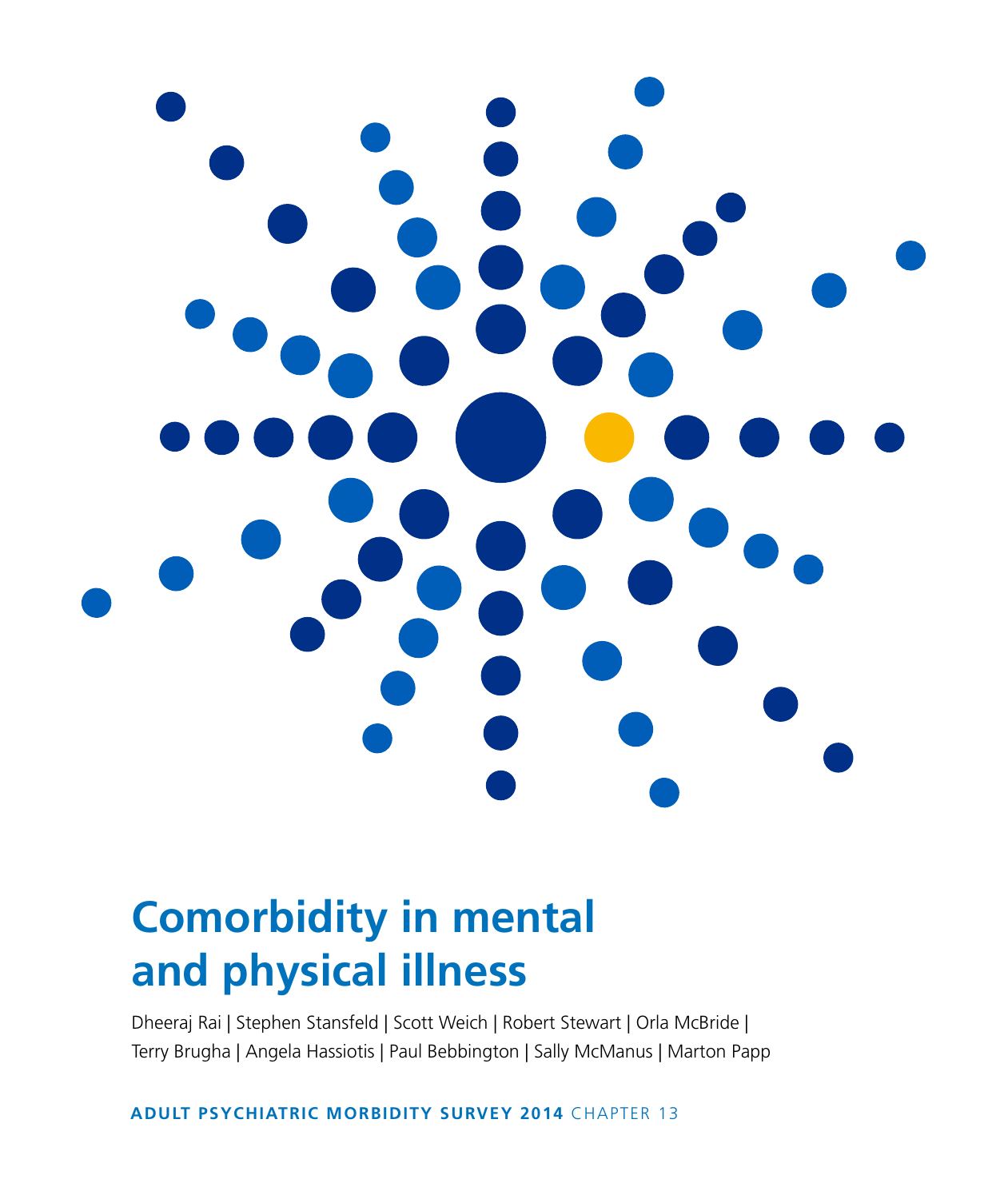# **Summary**

- Comorbidity refers to the presence of two or more conditions at the same time. In the 2007 report in this series, comorbidity between mental disorders was examined. In this chapter comorbidity across mental disorders, chronic physical conditions, psychological wellbeing and intellectual impairment is profiled.
- Physical health conditions were measured by showing participants a list of health conditions and asking whether a health professional had diagnosed them. Five chronic conditions were considered. Mental wellbeing was assessed using the Warwick Edinburgh Mental Wellbeing Scale (WEMWBS), where a higher score indicates greater psychological wellbeing. Intellectual impairment was also included, assessed using the Natonal Adult Reading Test (NART).
- Overall, just over a quarter of adults (27.7%) reported having at least one of the five chronic physical conditions considered in this chapter diagnosed, and present in the last 12 months. High blood pressure was the most common, followed by asthma, diabetes, and cancer. A relatively small number of participants (52; 0.7% of adults) reported epilepsy; analysis by this group should therefore be treated with caution.
- There was an association between common mental disorder (CMD) and chronic physical conditions. In people with severe CMD symptoms (revised Clinical Interview Schedule (CIS-R) score 18 or more) over a third (37.6%) reported a chronic physical condition, compared with a quarter (25.3%) of those with no or few symptoms of CMD (CIS-R score 0 to 5).
- This pattern held for each of the chronic conditions examined. For example, people with severe symptoms of CMD (CIS-R score 18+) were twice as likely to have asthma as people with no or few symptoms (CIS-R score 0–5): 14.5% compared with 7.2%.
- Having a chronic physical condition was associated with lower levels of mental wellbeing. Overall, the mean WEMWBS score was 51.0 in people with at least one of the five chronic conditions considered, compared with 53.2 in people without a chronic physical condition.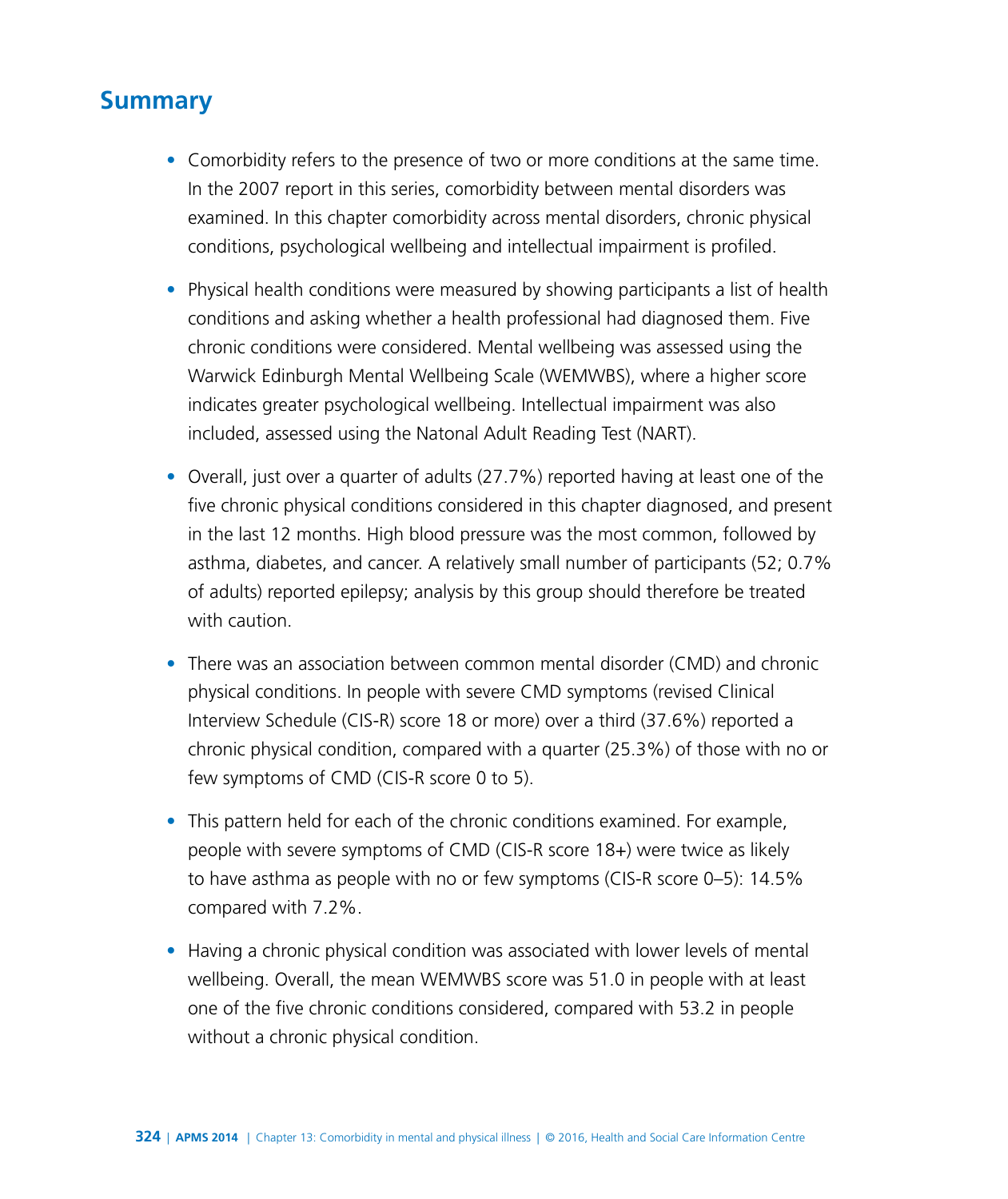- Both the presence of self-reported diagnosed asthma and high blood pressure were associated with a wide range of different mental disorders, including depression, anxiety disorders (such as generalised anxiety disorder (GAD) and phobias), CMD Not Otherwise Specified (NOS), and posttraumatic stress disorder (PTSD). Asthma and high blood pressure were the most common chronic physical conditions examined; the larger sample of people with these conditions meant that statistically significant differences were more likely to be detectable.
- Cancer and diabetes were also strongly associated with CMD-NOS, but higher rates of most other mental disorders were not statistically significant for these chronic physical conditions.
- Adults with low wellbeing (with the lowest 15% of WEMWBS scores) experienced extremely high levels of psychiatric morbidity, including 21.0% screening positive for PTSD, 25.9% for attention-deficit/hyperactivity disorder (ADHD) and 6.0% for drug dependence. 20.6% of this group had made a suicide attempt. These rates were between 8 and 30 times higher than those for people with the highest mental wellbeing scores.
- People with lower intellectual ability were more likely to have poorer mental health than those with average or above average intellectual functioning.
- The results indicate that people with one condition tend to be more likely to have another, and that even subthreshold symptoms of common mental disorder are associated with having a chronic physical condition. These findings provide evidence to support the bringing of physical and mental health care provision closer together.

# **13.1 Introduction**

Comorbidity relates to the simultaneous presence of more than one disorder. In the 2007 Adult Psychiatric Morbidity Survey (APMS) report, psychiatric comorbidity was examined, looking at the links between different mental disorders. The focus of this chapter is on the links between mental and physical conditions.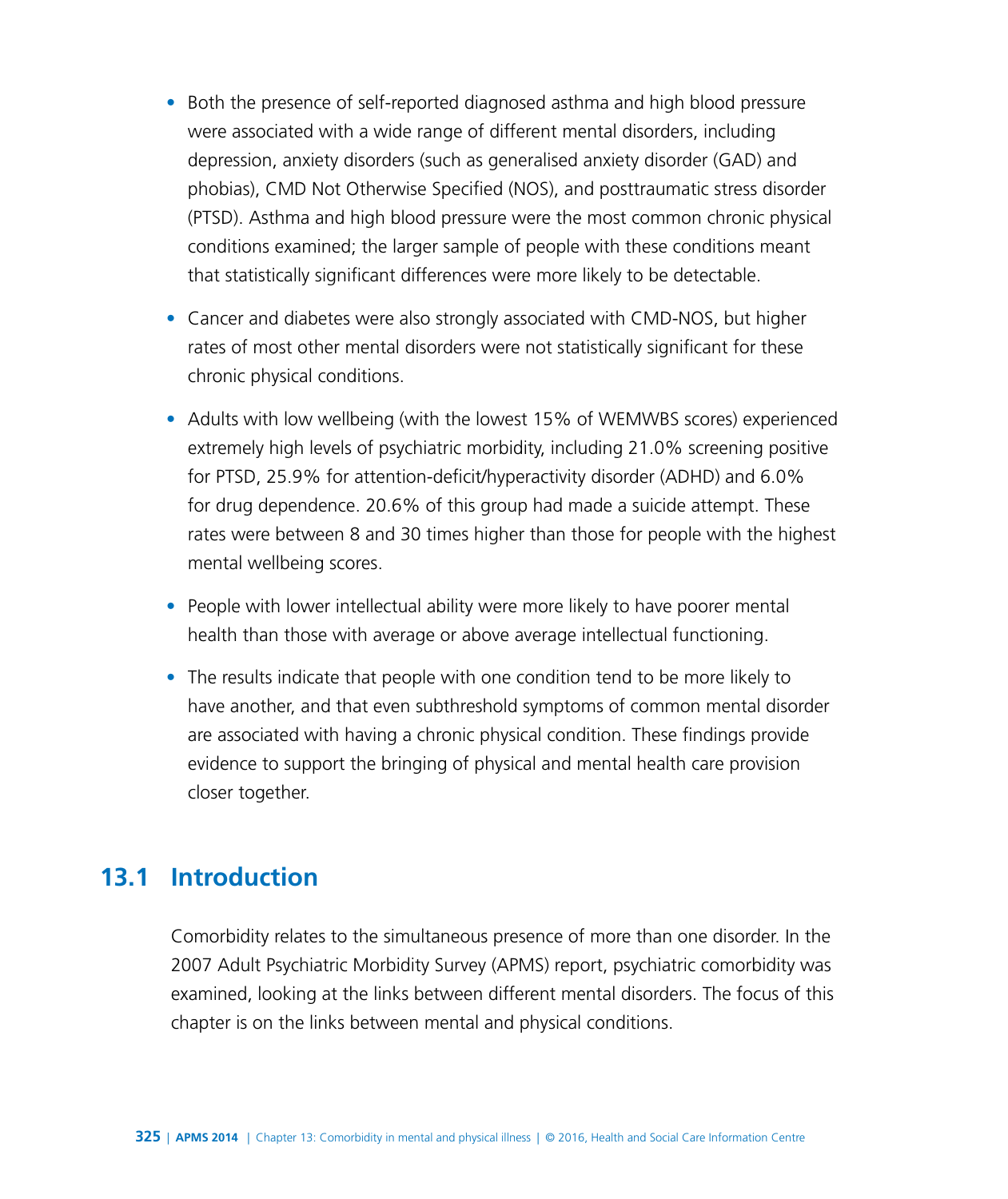The government's mental health outcomes strategy *No Health without Mental Health* places great emphasis on the links between mental and physical health (DH 2011). The strategy gave new responsibility to Improving Access to Psychological Therapy (IAPT) services for supporting the psychological needs of people with long-term conditions or medically unexplained physical symptoms (Naylor et al. 2012). There has been a particular emphasis on achieving 'parity of esteem' (Social Care, Local Government and Care Partnership Directorate 2014), which involves valuing mental health equally with physical health.<sup>1</sup>

The complex and dynamic relationship between physical and mental illness was highlighted in the Chief Medical Officer's 2013 annual report, which focused on public mental health priorities (Davies 2014). It highlighted that people with mental illness tend to experience worse physical health than those without mental illness. They also have higher than expected mortality, beyond what is explained by suicide (Chang et al. 2011). Much of this excess mortality is potentially avoidable (Hoang et al. 2013). People with chronic physical conditions also have a higher prevalence of depression, anxiety and other mental disorders than people without, and comorbidity between physical and mental illness is associated with a range of particularly adverse outcomes and increased costs (Egede 2007). By interacting with and exacerbating physical illness, comorbid mental health problems raise total health care costs by at least 45% for each person with a long-term condition and comorbid mental health problem (Naylor et al. 2012). People with longterm conditions and comorbid mental health problems disproportionately live in deprived areas and have access to fewer resources of all kinds. The Kings Fund has argued that the interaction between comorbidities and deprivation makes a large contribution to generating and maintaining inequalities (Hoang et al. 2013).

About 15 million people in England have a long-term condition (DH 2012). Chronic conditions are generally those which are managed long-term with drugs or other treatment. The chronic physical conditions focused on in this chapter – asthma, cancer, epilepsy, high blood pressure, and cardiovascular disease (CVD) – were identified by the Department of Health as priorities for this study.

**<sup>1</sup>** [www.england.nhs.uk/mentalhealth/parity/](https://www.england.nhs.uk/mentalhealth/parity/)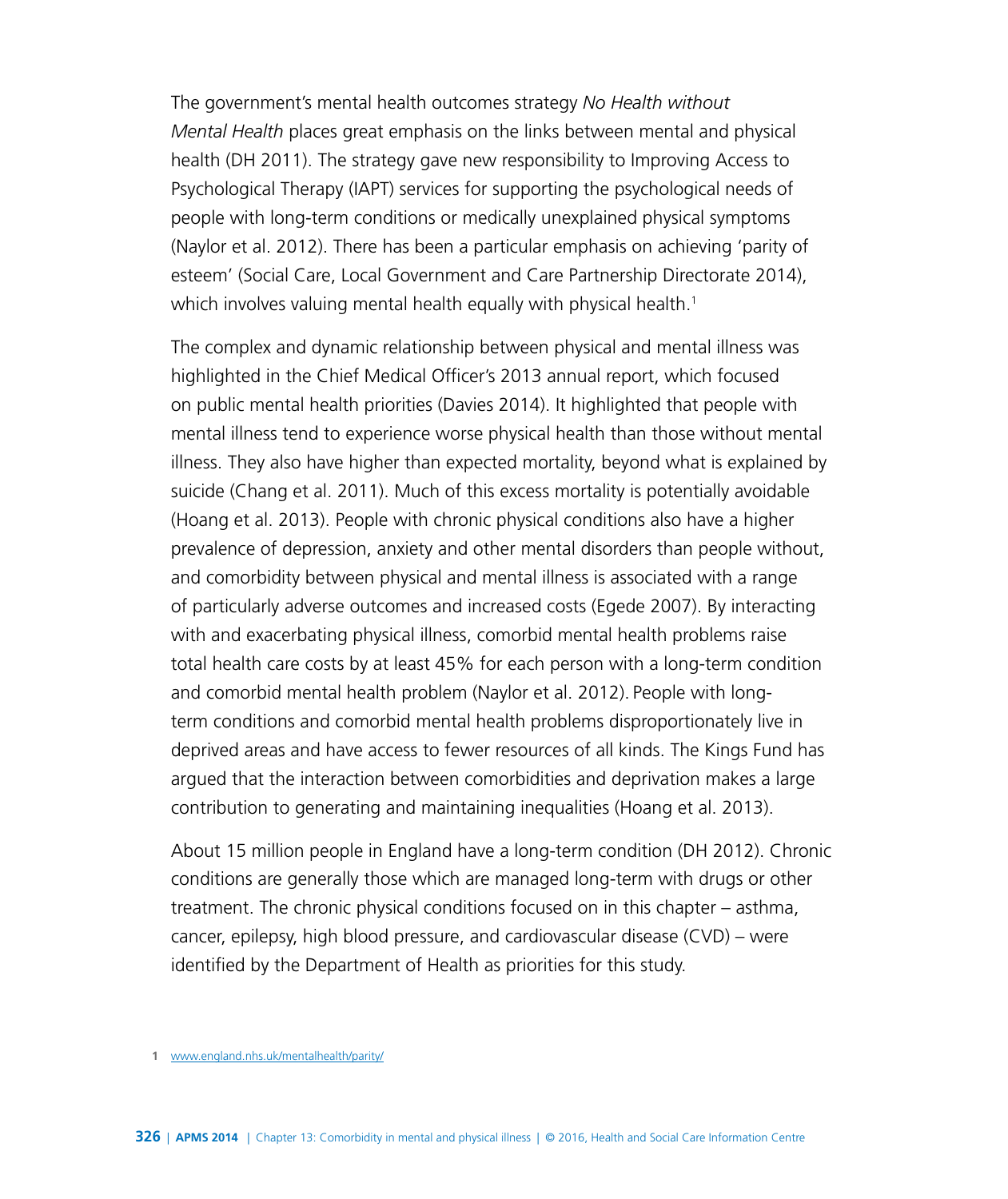As highlighted in Chapter 2, about one person in six has a common mental disorder (CMD) such as anxiety or depression. Psychiatric comorbidity – or meeting the criteria for two or more mental disorders – is associated with increased severity of symptoms, longer duration, greater functional disability and increased use of health services (ESEMeD 2004; Andrews et al. 2002; Kessler et al. 2005). This was examined in the APMS 2007 report and is not the focus of this chapter.<sup>2</sup> Substance misuse, addressed in Chapters 10 and 11, affects many and the dual diagnosis of substance misuse and various mental disorders is well documented (World Health Organisation 2001; Abdulrahim 2001). When disorders are classified as either present or absent, many people are identified with two or more conditions (Kessler et al. 1996; Kessler et al. 2005), and the likelihood of two or more conditions co-existing is greater than can be attributed to chance (Slade and Watson 2006; Krueger and Markon 2006). For the purposes of the present analysis, we have included the most common mental disorders (namely anxiety and depressive disorders) as well as: psychotic disorder; antisocial, borderline and any personality disorders; posttraumatic stress disorder (PTSD); attention-deficit/hyperactivity disorder (ADHD); bipolar disorder; alcohol and drug dependence; and problem behaviours such as suicide attempts and self-harm. These are defined according to different classification criteria and refer to a variety of different reference periods (see Section 13.2).

There has been a cross-government focus on wellbeing, including on mental wellbeing.<sup>3</sup> It is known that people with chronic physical conditions or poor mental health have lower average mental wellbeing (Chanfreau et al. 2012). The nature of this relationship however remains contested, with some arguing that mental wellbeing is at the other end of a spectrum from mental illness, and others that there is a dual continuum, with mental illness and wellbeing being strongly correlated but independent (Doll 2008; Weich et al. 2011). The research in this area has tended to look at mental wellbeing among people with general measures of psychological distress. This chapter presents fresh analysis of the level of mental wellbeing among people identified with specific mental disorders.

**<sup>2</sup>** The analysis of comorbidity reported on in the APMS 2007 report attempted to interpret the complicated relationships between mental disorders through the application of more advanced statistical methods – particularly latent class analysis (Davies 2014). Latent class analysis was applied to the APMS 2007 data in an attempt to identify underlying patterns of association between people according to the patterns of diagnostic criteria they met.

**<sup>3</sup>** [www.ons.gov.uk/peoplepopulationandcommunity/wellbeing/bulletins/measuringnationalwellbeing/2015-09-23](http://www.ons.gov.uk/peoplepopulationandcommunity/wellbeing/bulletins/measuringnationalwellbeing/2015-09-23)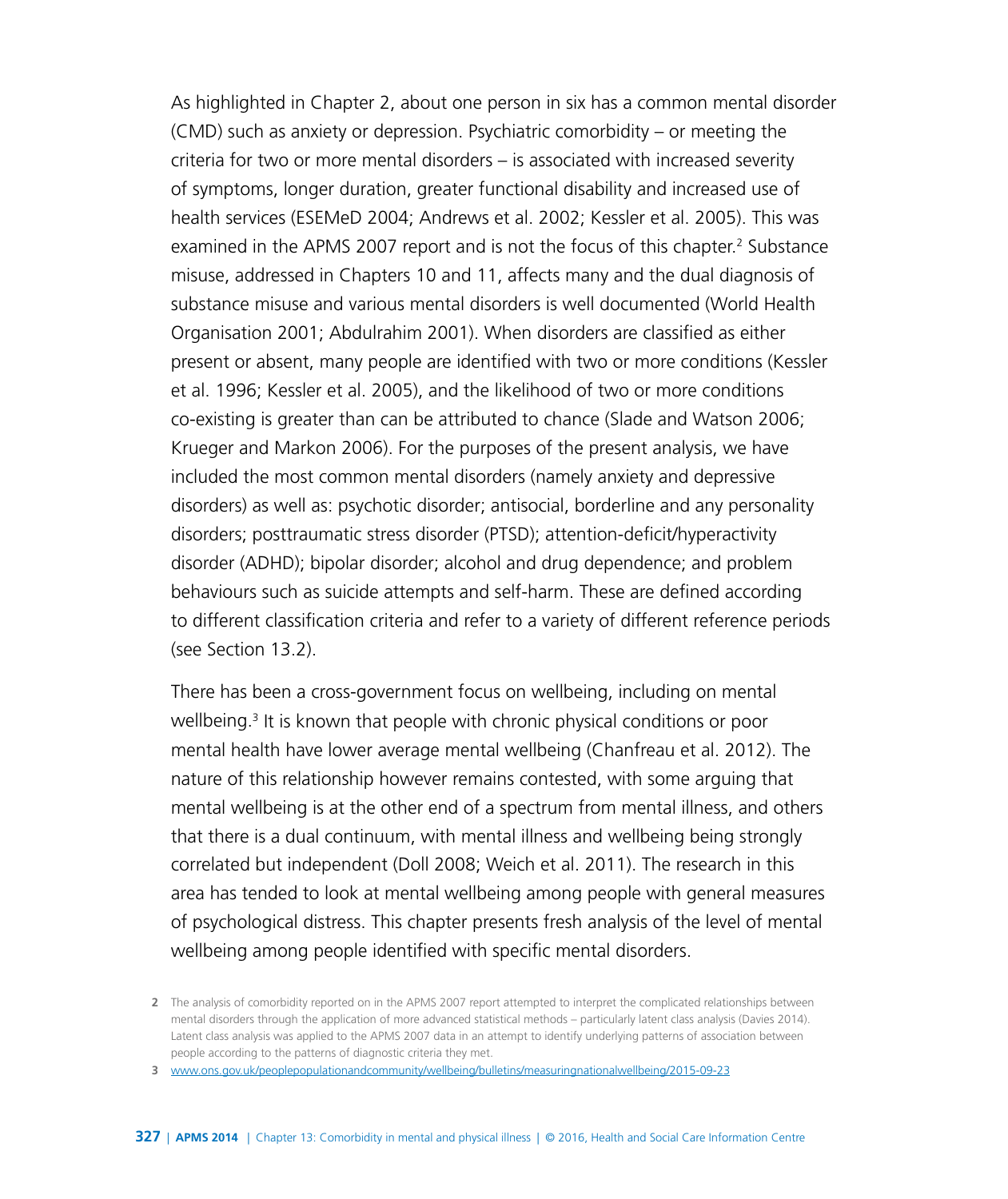Making sense of comorbidity is made difficult by the sheer number of possible combinations (Grant et al. 2005; Lenzenweger et al. 2006; Compton et al. 2007). An understanding of the prevalence of comorbid conditions, factoring in a range of different physical conditions, mental disorders, and wellbeing in the English general population is, therefore, not well developed.

# **13.2 Definition and assessment**

The APMS 2014 interview covered a range of different aspects of physical health and mental health and wellbeing, allowing for the relationships between these to be explored.

#### **Measuring mental disorders**

Detail on the methods used to identify people with mental disorders can be found in the relevant chapters of this report. In summary, the mental health conditions assessed in APMS 2014 were all included in the analyses of comorbidity between mental and physical health. Many of these took the form of psychiatric disorders as defined by the tenth revision of the International Classification of Diseases (ICD-10) chapter on Mental and Behavioural Disorders Diagnostic Criteria for Research: either to individual diagnostic categories (such as obsessive and compulsive disorder (OCD)) or as groups of ICD-10 diagnoses (such as psychotic disorders) (World Health Organisation 1992). Some conditions were defined according to the fourth Diagnostic Statistical Manual (DSM-IV) criteria (for example, personality disorder) (American Psychiatric Association 1994).<sup>4</sup> In particular, it should be noted that other conditions (specifically; ADHD, PTSD and bipolar disorder) were assessed using a screening tool that did not apply specific diagnostic criteria. In the relevant condition-specific chapters these are not described as present or not, but as screen positive or negative. Other categories of mental health problem used in the comorbidity analysis represent behaviours (self-harm and attempted suicide) that are considered problematic and indicative of major mental distress. Because of these differences in how categories of mental illness are covered, they are not

**4** While DSM-5 has since been issued, DSM-IV was current when the survey was in development.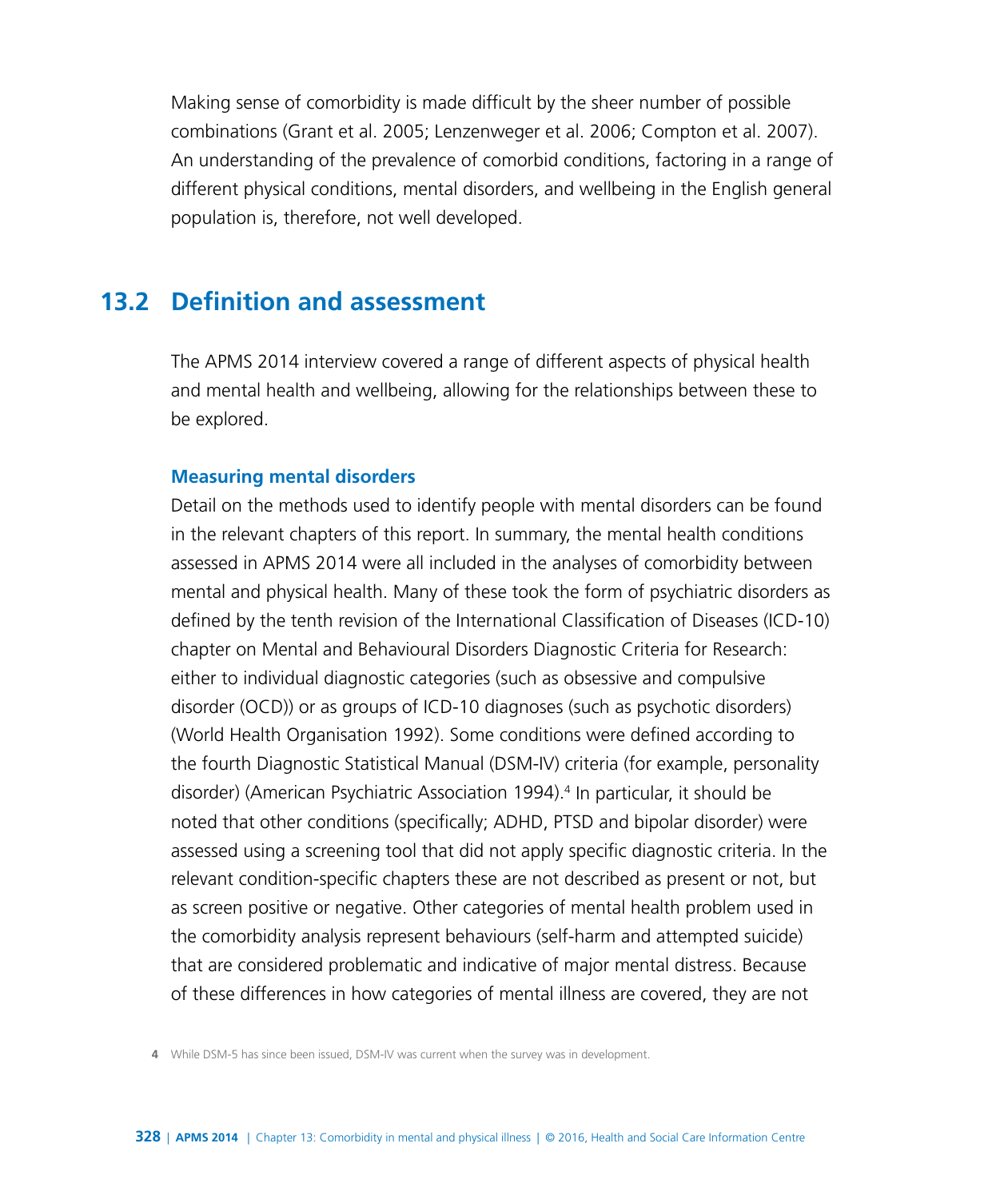combined into a single group. The reference period also varied between conditions: for example CMDs, such as generalised anxiety disorder, referred to symptoms in the past week, while psychotic disorder referred to an episode in the past year. The methods of assessment for each of the conditions are described in detail in the disorder specific chapters of this report, and are summarised in the table below.

| <b>Condition</b>                                | <b>Diagnostic status</b>          | Classification<br>system | <b>Assessment</b><br>tool                                                    | Reference<br>period |
|-------------------------------------------------|-----------------------------------|--------------------------|------------------------------------------------------------------------------|---------------------|
| Generalised anxiety<br>disorder (GAD)           | Present to<br>diagnostic criteria | $ICD-10$                 | CIS-R (Lewis et al.<br>1992)                                                 | Past week           |
| CMD Not Otherwise Present to<br>Specified (NOS) | diagnostic criteria               | $ICD-10$                 | $CIS-R$                                                                      | Past week           |
| Obsessive and<br>compulsive disorder<br>(OCD)   | Present to<br>diagnostic criteria | $ICD-10$                 | $CIS-R$                                                                      | Past week           |
| Depressive episode                              | Present to<br>diagnostic criteria | $ICD-10$                 | $CIS-R$                                                                      | Past week           |
| Panic disorder                                  | Present to<br>diagnostic criteria | $ICD-10$                 | $CIS-R$                                                                      | Past week           |
| Phobias                                         | Present to<br>diagnostic criteria | $ICD-10$                 | $CIS-R$                                                                      | Past week           |
| Bipolar disorder                                | Screen positive                   | DSM-IV                   | Mood Disorder<br>Questionnaire<br>(Hirschfield et al.<br>2000)               | Lifetime            |
| Problem drinking                                | Screen positive                   |                          | <b>AUDIT (Saunders</b><br>et al. 1993)                                       | Past six<br>months  |
| Drug dependence                                 | Screen positive                   | DSM-IV                   | Based on the<br>Diagnostic<br>Interview Schedule<br>(Malgady et al.<br>1992) | Past year           |

#### **Screening and assessment of mental disorders on APMS 2014**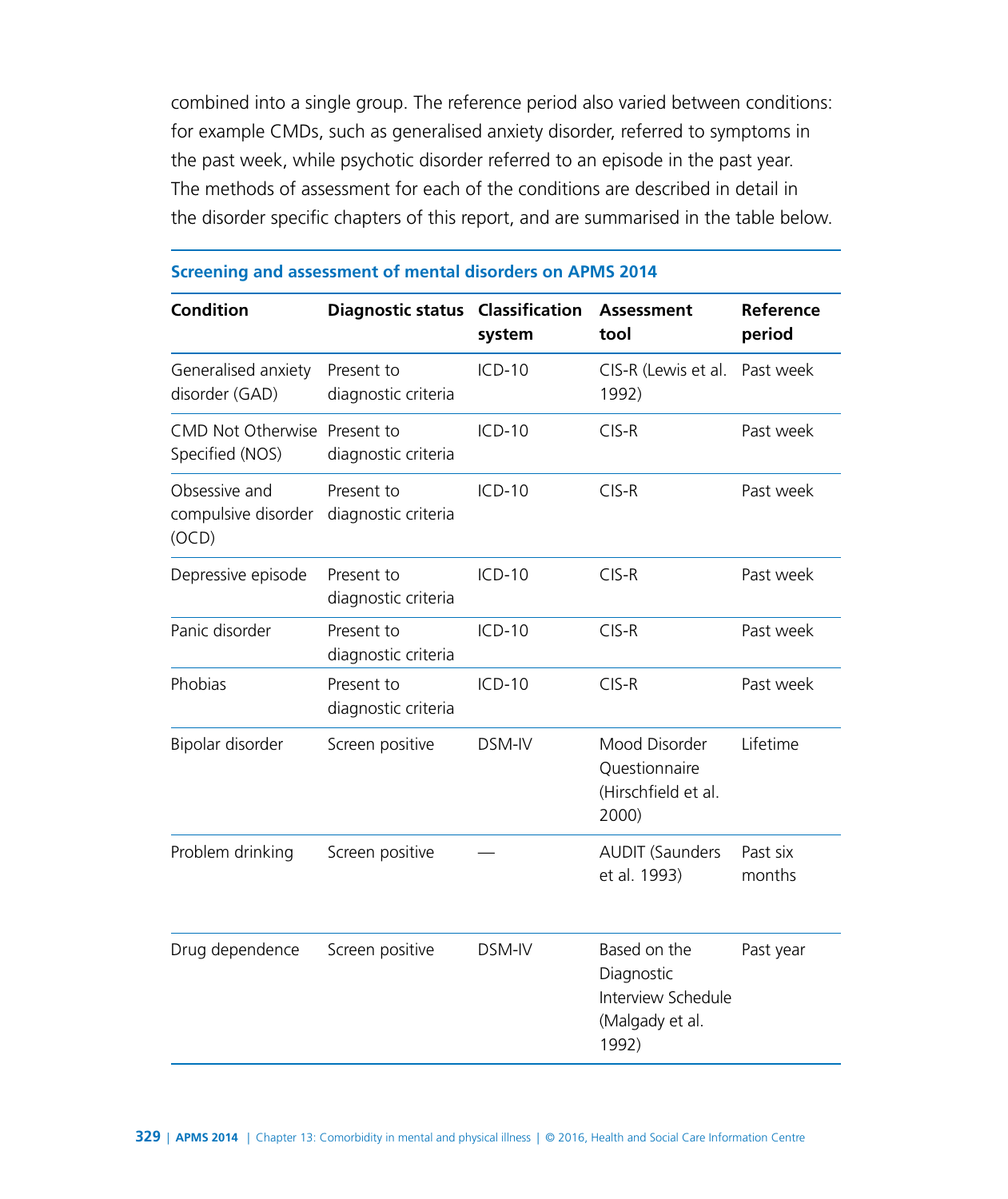| <b>Continued</b>                                          |                                               |                                 |                                                                        |                     |  |
|-----------------------------------------------------------|-----------------------------------------------|---------------------------------|------------------------------------------------------------------------|---------------------|--|
| <b>Condition</b>                                          | <b>Diagnostic status</b>                      | <b>Classification</b><br>system | <b>Assessment</b><br>tool                                              | Reference<br>period |  |
| Psychotic disorder                                        | Present to<br>diagnostic criteria             | $ICD-10$                        | <b>SCAN (World</b><br>Health<br>Organisation<br>1999)                  | Past year           |  |
| Borderline<br>personality disorder<br>(BPD)               | Present to<br>diagnostic criteria             | DSM-IV                          | Self-report SCID-II<br>(First et al. 1997)                             | Past year           |  |
| Antisocial<br>personality disorder<br>(ASPD)              | Present to<br>diagnostic criteria             | DSM-IV                          | Self-report SCID-II Past year                                          |                     |  |
| Any personality<br>disorder                               | Screen positive                               | DSM-IV                          | Standardised<br>Assessment of<br>Personality (Hesse<br>and Moran 2010) | Lifetime            |  |
| Post-traumatic stress Screen positive:<br>disorder (PTSD) | endorsed six out of<br>ten items.             | DSM-IV                          | PTSD Checklist -<br>civilian version<br>(Blanchard et al.<br>1996)     | Past week           |  |
| Attention deficit<br>hyperactivity<br>disorder (ADHD)     | Screen positive:<br>endorsed all six<br>items | DSM-IV                          | Adult Self-Report<br>Scale-v1.1 (WHO<br>2003)                          | Past six<br>months  |  |
| Attempted suicide                                         | Occurrence of<br>behaviour                    |                                 | Self-completion                                                        | Past year           |  |

#### **Measuring chronic physical conditions**

Participants were presented with a list of 22 physical conditions (or categories of physical illness) and were asked which they had ever had; which they had had in the past year; whether the condition had been diagnosed by a health professional; and if they received any medication or other treatment for it. The chronic conditions reported on in this chapter were self-reported by participants as having been diagnosed by a health professional and present in the past 12 months, irrespective of whether or not they were currently treated.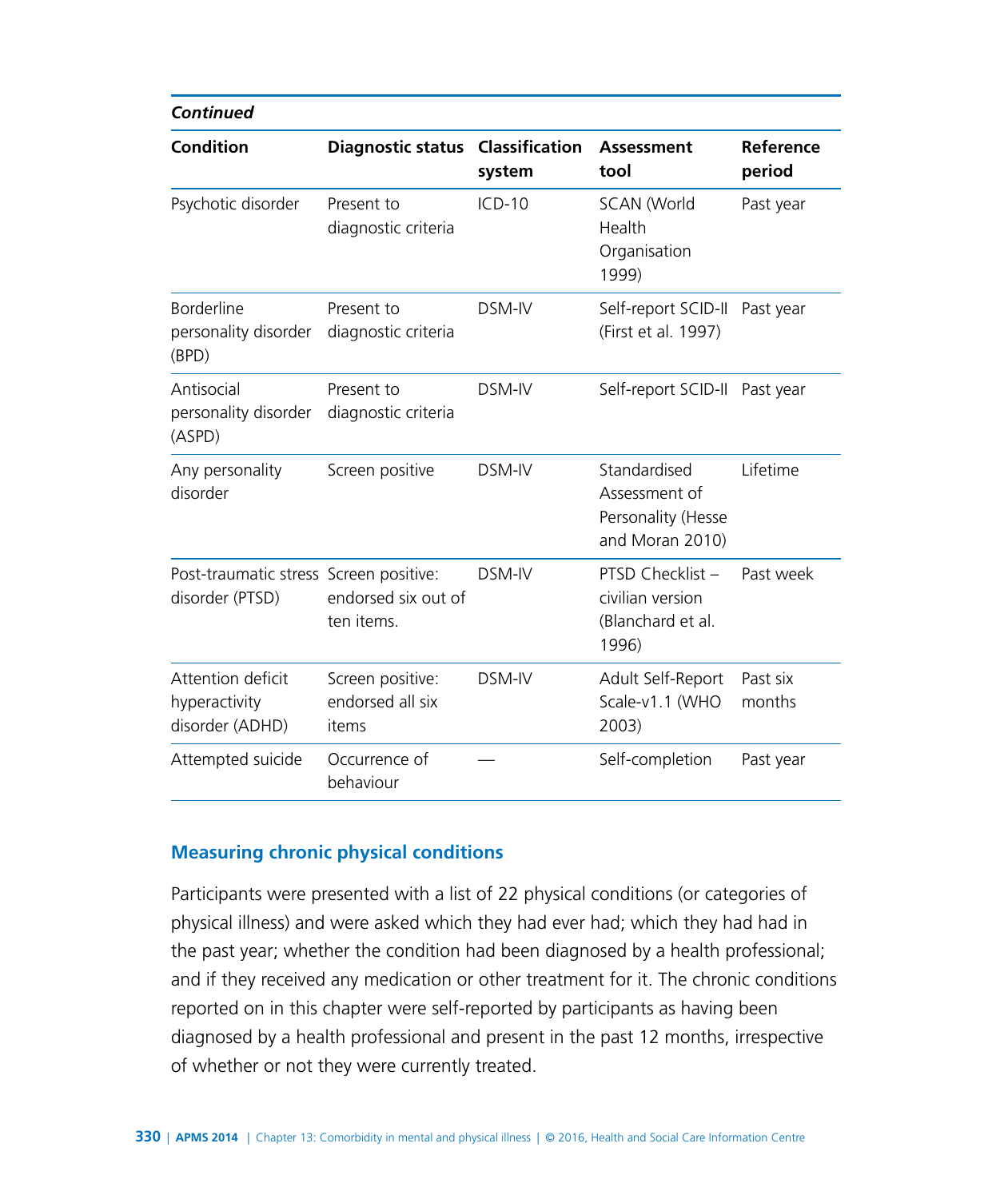The key chronic physical health conditions focussed on here included:

- Asthma
- Cancer
- Diabetes
- Epilepsy
- High blood pressure.

It should be noted that self-report data on diagnosed conditions are subject to participants being unaware of or not recalling a diagnosis that has been made, which could lead to under-identification. On the other hand, it is possible some participants may have reported having these conditions without having received a diagnosis. Some conditions were more prevalent than others, for those with a larger sample size (such as asthma and high blood pressure) it may have been easier for a difference to be statistically significant.

#### **Measuring mental wellbeing**

Mental wellbeing was assessed using the Warwick Edinburgh Mental Well-Being Scale (WEMWBS). The scale was developed to enable the monitoring of mental wellbeing in the general population, as well as for the evaluation of projects, programmes and policies which aim to improve mental wellbeing (Stewart-Brown et al. 2011). WEMWBS is a 14-item scale with five response categories, summed to provide a single score ranging from 14–70. The items are all worded positively and cover both feeling and functioning aspects of mental wellbeing. A higher score indicates a higher level of mental wellbeing. In this chapter a mean WEMWBS score is presented. In addition, predictors for being in the top 15% and bottom 15% in the WEMWBS score distribution are examined.<sup>5</sup>

**5** These thresholds have been applied in previous analyses of WEMWBS (Chanfreau et al. 2012).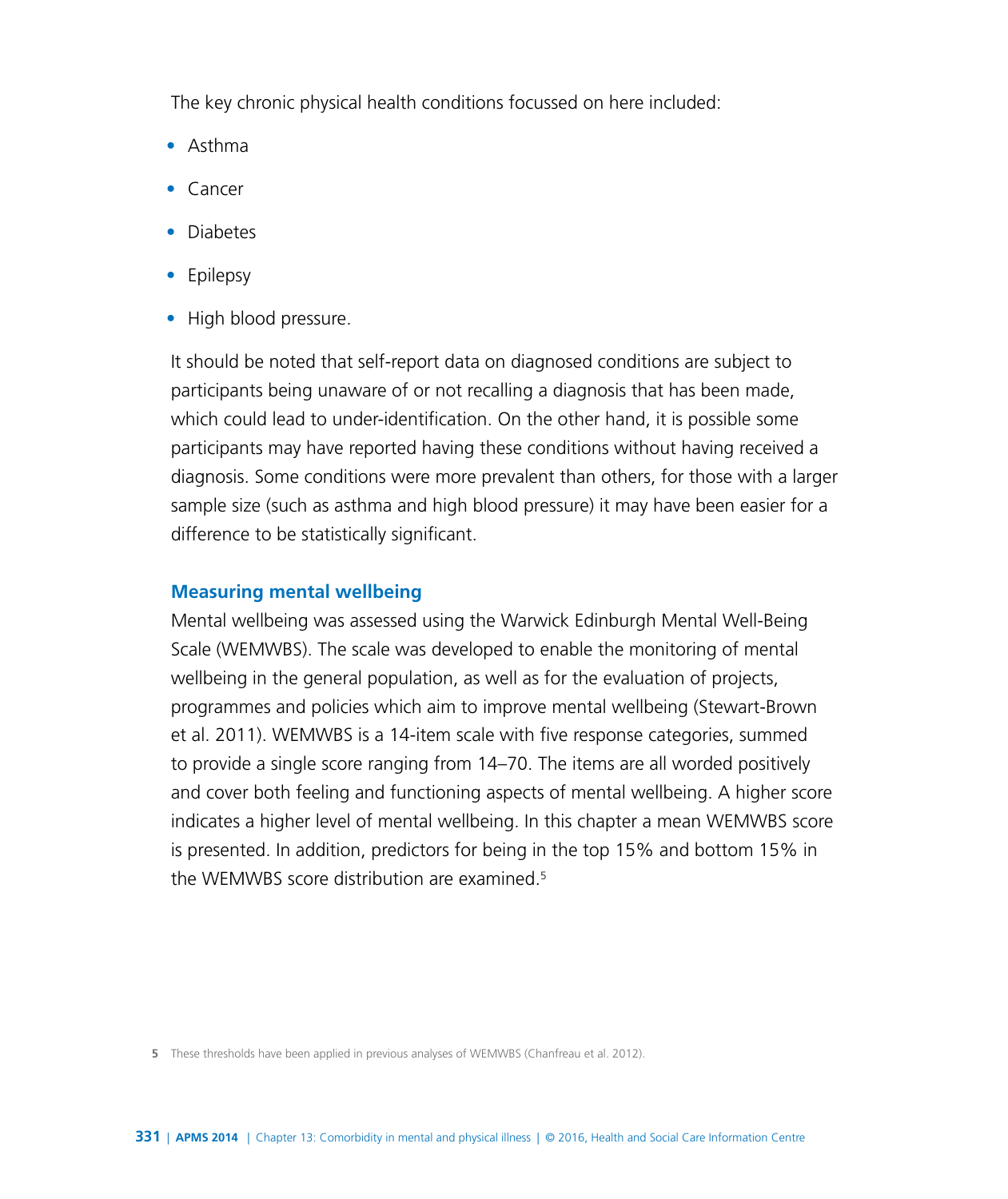#### **Measuring predicted verbal IQ**

A predicted verbal IQ (V-IQ) was derived using participants' scores on the National Adult Reading Test (NART), conducted at phase one. This score was converted to a prediction of verbal IQ by applying an algorithm. Participants with a V-IQ score of below 80 were grouped together for this analysis and could be considered to be of 'borderline intelligence' with a level of cognitive functioning associated with functional impairments and difficulties living independently without the assistance of support services.

## **13.3 Results**

#### **Chronic physical conditions**

Overall, around a quarter of participants (27.7%) reported having a diagnosis of at least one of the five chronic physical conditions considered in this chapter present in the last 12 months. High blood pressure (16.9%) was the most commonly cited, followed by asthma (8.7%), diabetes (6.0%), and cancer (1.6%). 52 participants (0.7%) reported epilepsy; due to the small numbers, analysis by this group should therefore be treated with caution. A similar distribution in chronic conditions was found for men and women. **[Table 13.1](http://www.digital.nhs.uk/catalogue/PUB21748/apms-2014-ch-13-tabs.xls)**

#### **Chronic physical conditions among people with mental illness**

There was an association between presence of at least one chronic physical condition in the past 12 months and having symptoms of CMD in the past week. While a quarter (25.3%) of people with no or few symptoms of CMD (CIS-R score 0 to 5) had a chronic physical condition, in people with severe CMD symptoms (CIS-R 18 or more) over a third (37.6%) had a chronic physical condition as well. This pattern was similar for men and women. **[Table 13.1](http://www.digital.nhs.uk/catalogue/PUB21748/apms-2014-ch-13-tabs.xls)**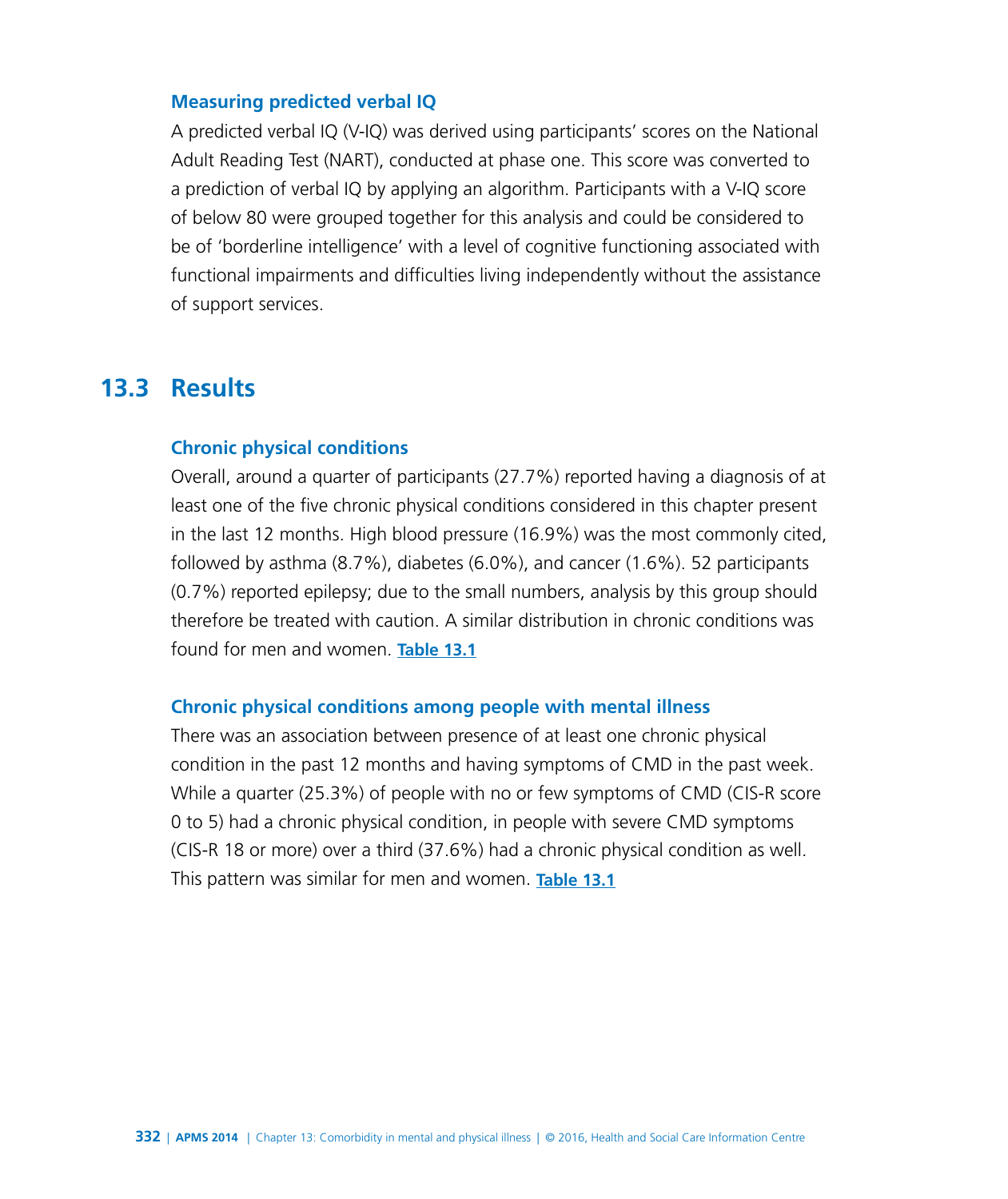## **Figure 13A: Prevalence of any of five chronic physical conditions, by CMD symptom severity (CIS-R score)**

*Base: all adults*



This broad pattern was also evident for each of the chronic conditions when looked at individually. For example, people with severe symptoms of CMD (CIS-R score 18+) were twice as likely to have asthma as people with no or few symptoms (CIS-R score 0–5); 14.5% compared with 7.2%.



## **Figure 13B: Prevalence of chronic physical conditions, by CMD symptom severity (CIS-R score)**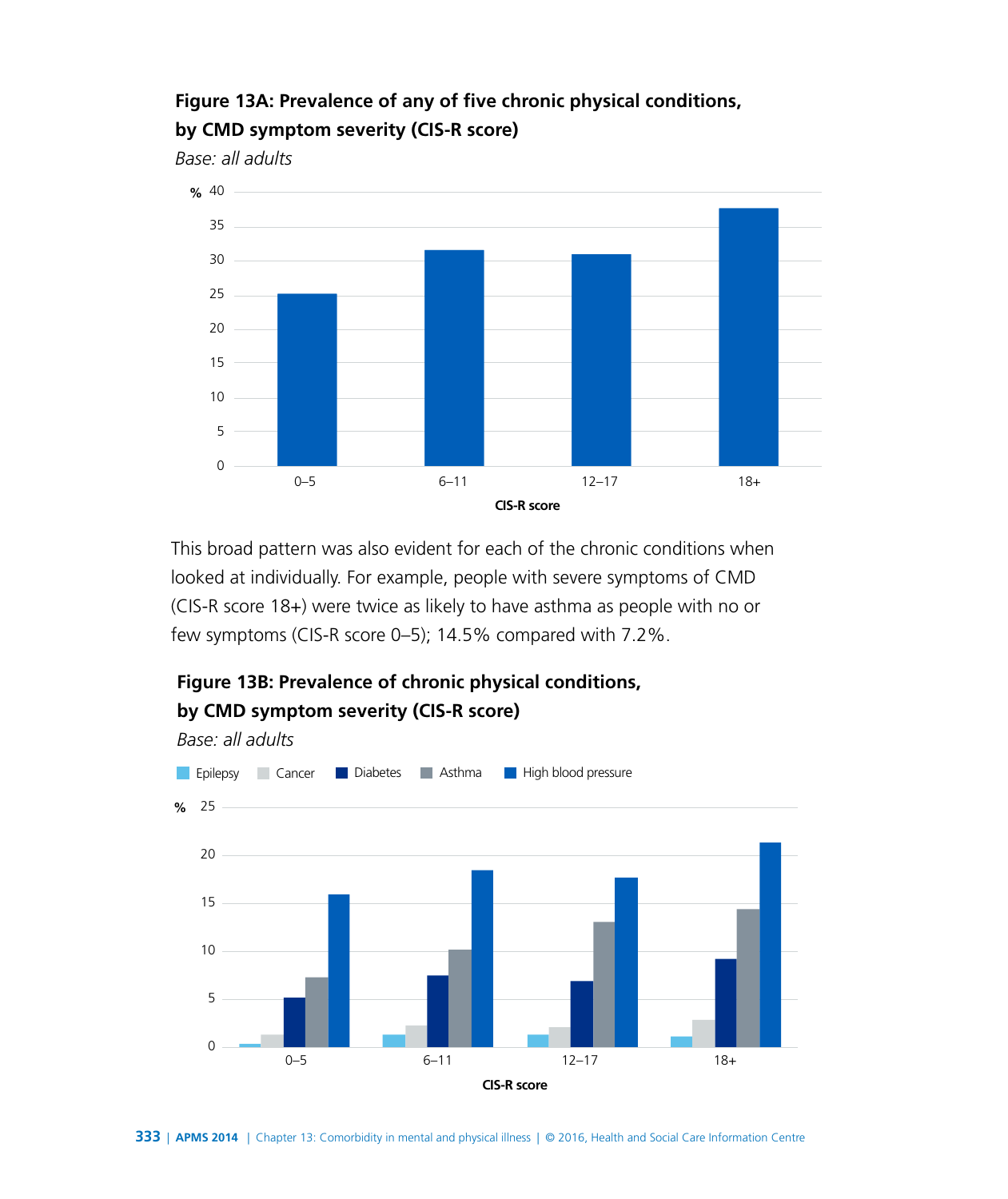#### **Chronic physical conditions among people with low mental wellbeing**

Having a chronic physical condition was also associated with having a lower level of mental wellbeing. Overall, the mean WEMWBS score was 51.03 in people with at least one of the five chronic conditions considered, compared with 53.15 in people without a chronic physical condition. This pattern of association was evident among both men  $(51.80 \text{ compared with } 53.29)$  and women  $(50.32 \text{ compared with } 53.02)$ .<sup>6</sup>

Over a third (39.7%) of adults with the lowest WEMWBS scores had at least one of the five chronic physical conditions, compared with around a quarter of people with a higher WEMWBS score. No variation in rate was evident between those with a mid-range WEMWBS score and those with a score in the highest 15% of the score distribution. This was true both for men and women. **[Table 13.2](http://www.digital.nhs.uk/catalogue/PUB21748/apms-2014-ch-13-tabs.xls)**

### **Figure 13C: Prevalence of any of five chronic physical conditions, by level of mental wellbeing (WEMWBS score) and sex**

*Base: all adults*



**6** For asthma only, a reduced wellbeing score was not evident among men with the condition and there was a statistically significant interaction with sex for this condition.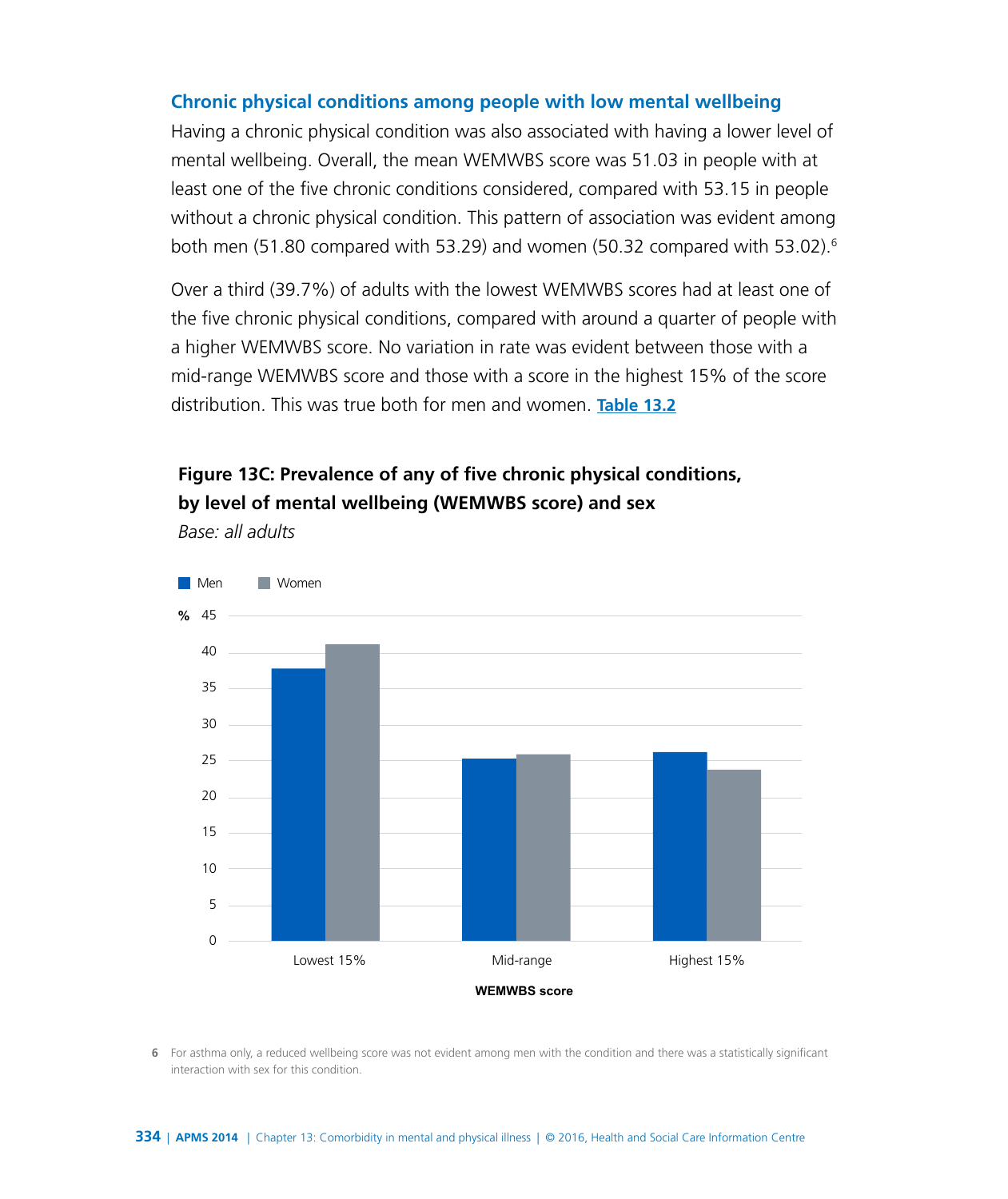A low level of wellbeing (defined as being in the lowest 15% of the WEMWBS score distribution) was associated with each of the individual chronic physical conditions. For example, 11.0% of people with low wellbeing had diabetes, compared with 5.1% of people with moderate mental wellbeing and 4.9% of people with high mental wellbeing.

#### **Mental disorders among people with chronic physical conditions**

Generally, people with a chronic physical condition were more likely than those without to have at least one type of CMD. **[Table 13.3](http://www.digital.nhs.uk/catalogue/PUB21748/apms-2014-ch-13-tabs.xls)**

#### **Cancer**

Among people with cancer, rates of several mental disorders appeared to be higher than in those without cancer. However, the only disorder that this was statistically significant for was CMD Not Otherwise Specified (CMD-NOS). CMD-NOS is a category for those with a CIS-R score of at least 12 but who do not meet the specific criteria for the other disorders assessed. On average, people classified with CMD-NOS have a lower mean CIS-R score than people classified with the other specific CMDs (see Chapter 3: Treatment). This suggests that the presence of diagnosed cancer in the past year may be associated with increased levels of general psychiatric distress, but there was less evidence for an association with specific diagnostic categories of mental disorder.

#### **Diabetes**

As for cancer, rates of CMD-NOS were higher in people who reported a diabetes diagnosis than in those who did not. People with diabetes were also more likely to have depression than people without diabetes.

#### **Asthma and high blood pressure**

Both asthma and high blood pressure were associated with a wide range of different mental disorders, including CMD-NOS, depression, anxiety disorders (such as GAD and phobias) and PTSD. Because asthma and high blood pressure were the most common chronic physical conditions examined, their larger sample size means that the sample was also better powered to pick up on statistically significant differences. Due to particularly strong associations with age, the high blood pressure analyses were age-standardised.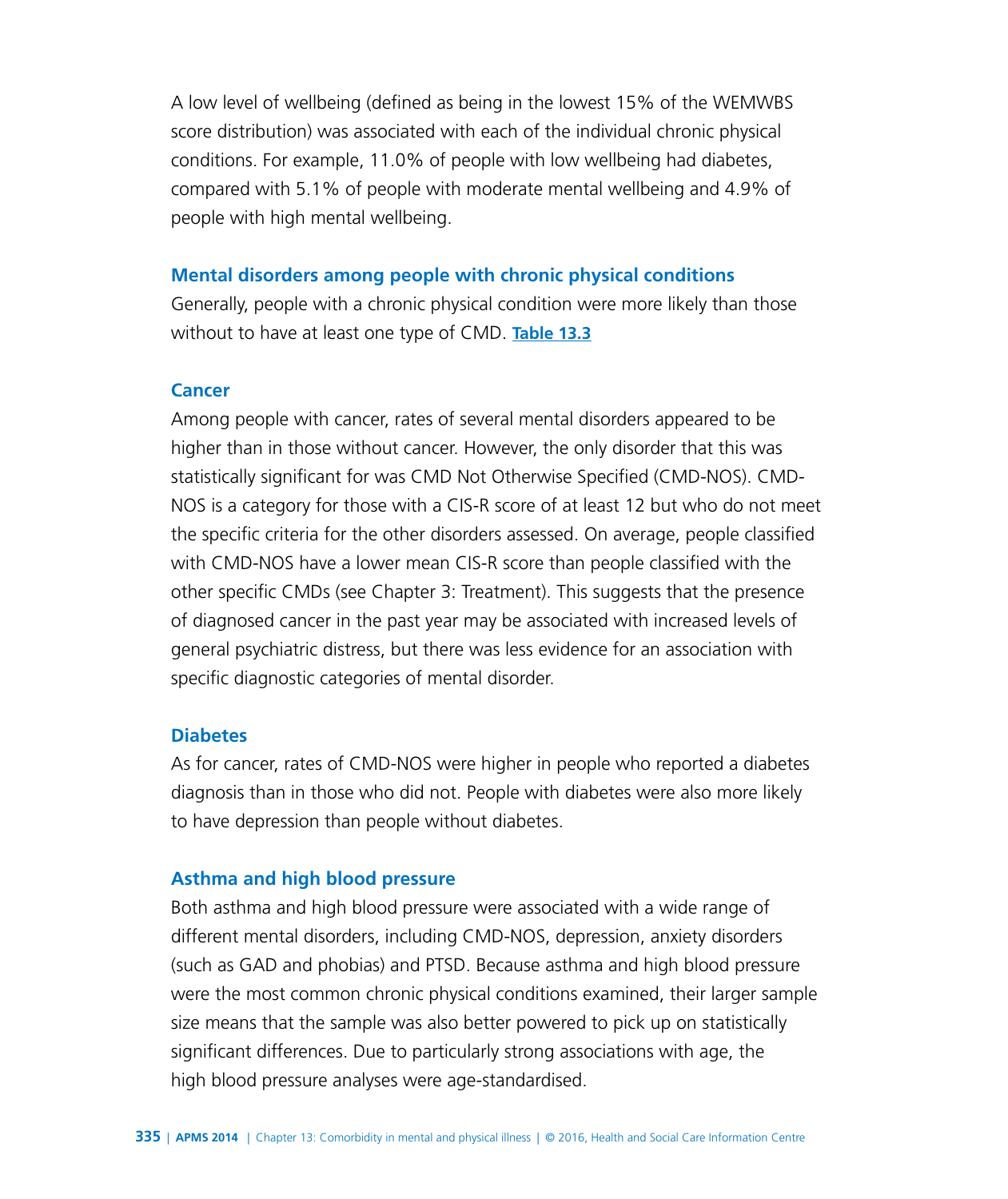#### **Epilepsy**

The small base size for the epilepsy group (52 participants) means that findings should be treated with caution.<sup>7</sup> The strength of association with mental disorder appeared to be greater for epilepsy than for the other chronic physical conditions; however the rates were only statistically significantly higher for GAD and PTSD.

### **Figure 13D: Prevalence of CMD-NOS, among people with and without each chronic physical health condition**

*Base: all adults* 



Harmful use of alcohol in the past year (as indicated by an AUDIT score of 16 or more) and signs of drug dependence were not associated with presence of any of the chronic physical conditions examined. While rates of harmful alcohol use appeared to be low in those with cancer and high in those with epilepsy, these were not statistically significant.

**7** This pattern has been found in analyses of APMS 2007 data previously (see Rai et al. 2012).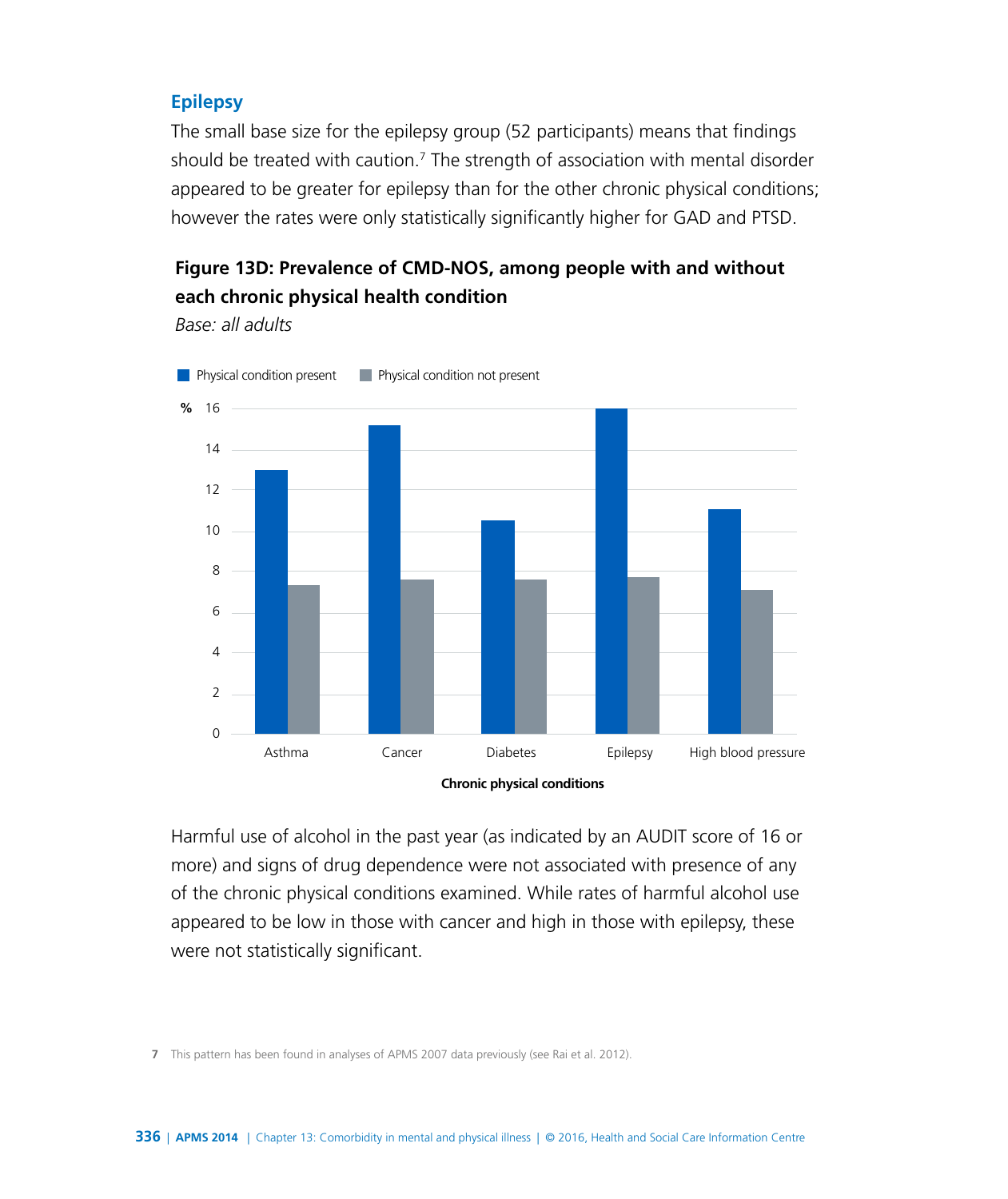### **Figure 13E: Prevalence of harmful alcohol use (AUDIT score 16 or more), among people with and without each chronic physical condition**

*Base: all adults*



**Mental disorders among people with low mental wellbeing**

The association between mental disorder and low wellbeing was very strong, and statistically significant for every type of mental disorder examined. Adults with low wellbeing were defined as those in the bottom 15% of the WEMWBS score distribution.

#### **CMD**

Among people with low mental wellbeing (lowest 15% in the population distribution) more than one in two met the criteria for at least one CMD (57.3%), compared with one in a hundred (1.1%) among people in the highest 15% of the wellbeing distribution. Men (42.3) and women (43.5) with CMD had a lower level of mental wellbeing, as indicated by mean WEMWBS score, than the population as a whole (52.6, data not shown). **[Table 13.4](http://www.digital.nhs.uk/catalogue/PUB21748/apms-2014-ch-13-tabs.xls)**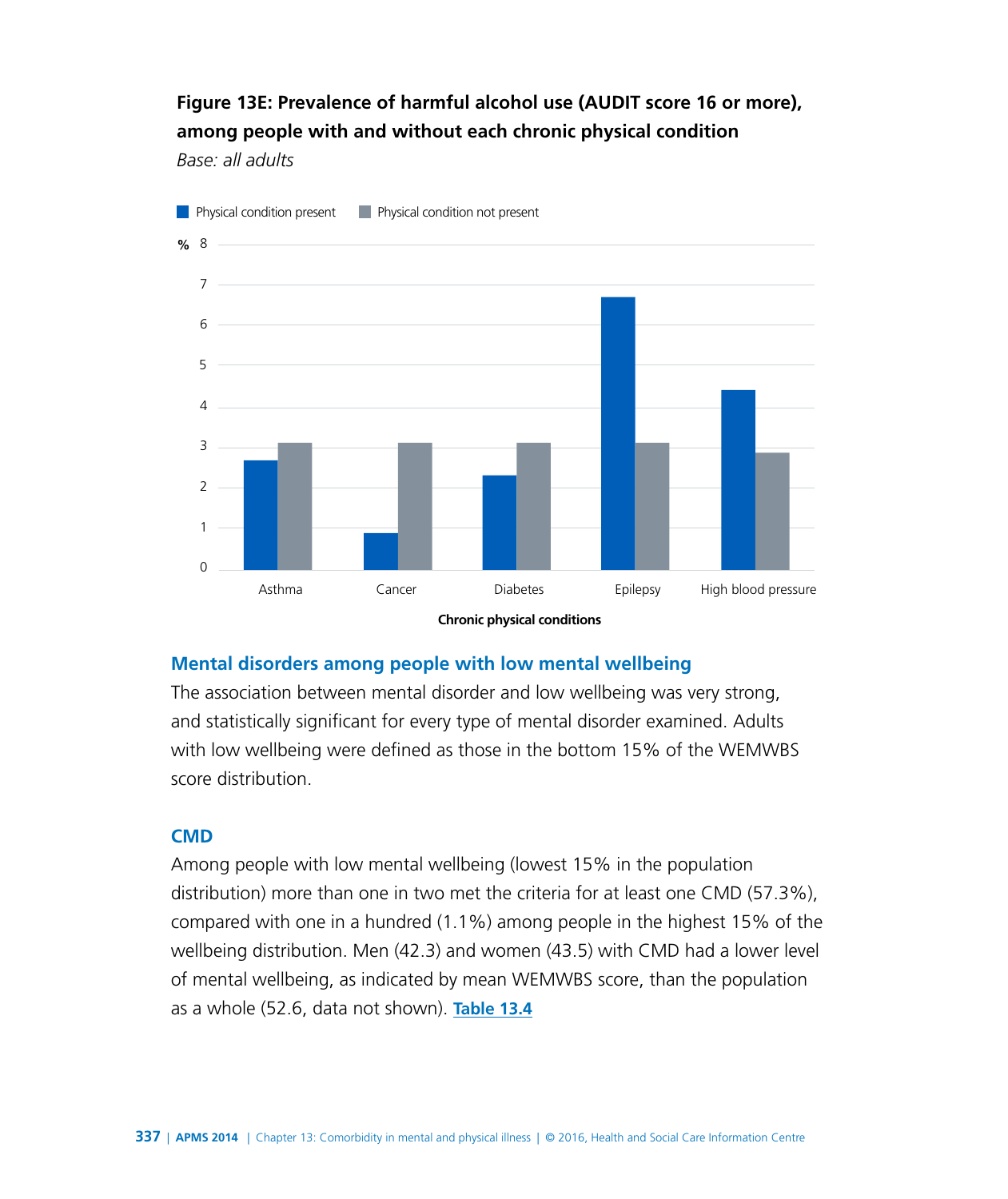# **Figure 13F: Prevalence of any CMD, by level of mental wellbeing (WEMWBS score) and sex**

*Base: all adults*



#### **Other mental health conditions and behaviours**

Adults with low mental wellbeing had very high levels of psychiatric morbidity across all the disorders assessed, with rates between four and 50 times higher than those for people with the highest mental wellbeing scores. Over a third (37.6%) screened positive for personality disorder (compared with 3.6% of people with wellbeing in the top 15% of the distribution). A quarter screened positive for ADHD (25.9% compared with 2.0% with high wellbeing), a fifth screened positive for PTSD (21.0% compared with 0.8%); and 4.8% were identified with probable psychotic disorder (compared with 0.1%). The variation was also evident for signs of drug dependence and alcohol dependence. A fifth of people with low wellbeing (20.6%) reported having made a suicide attempt at some point. **[Table 13.4](http://www.digital.nhs.uk/catalogue/PUB21748/apms-2014-ch-13-tabs.xls)**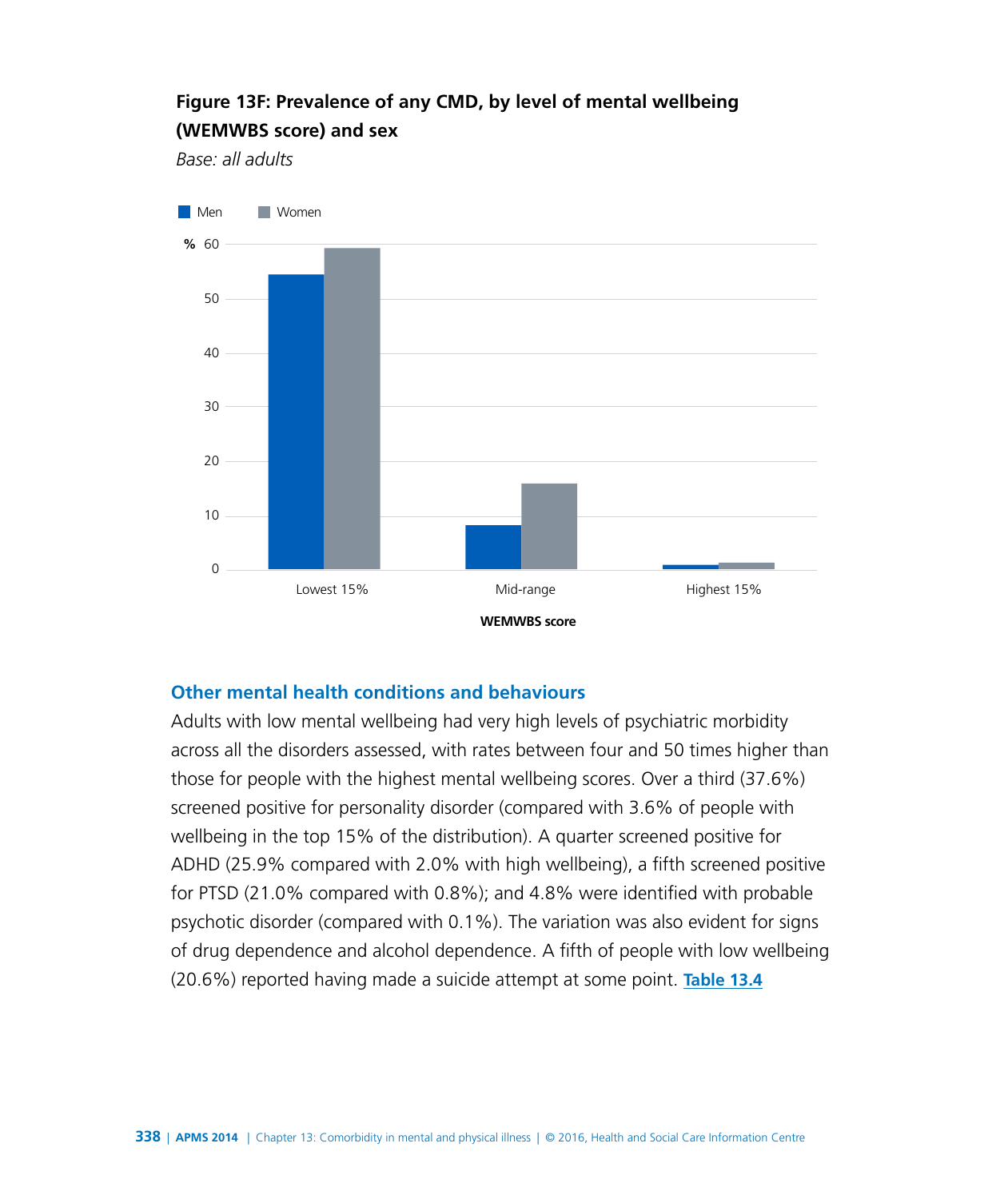# **Figure 13G: Prevalence of signs of drug dependence, by level of mental wellbeing (WEMWBS score) and sex**

*Base: all adults*



#### **Mental disorders by predicted verbal IQ score**

People with a predicted verbal IQ score of less than 80 (in this analysis used to indicate intellectual impairment) had a greater level of psychiatric morbidity than those with higher verbal IQ scores. For example, while a quarter (25.0%) of people scoring at the lowest end of the verbal IQ range had at least one CMD, this was the case for 17.2% of those scoring between 90 and 109 and 13.4% of those scoring over 110. The variation by predicted verbal IQ score was particularly pronounced for rates of probable psychotic disorder. **[Table 13.5](http://www.digital.nhs.uk/catalogue/PUB21748/apms-2014-ch-13-tabs.xls)**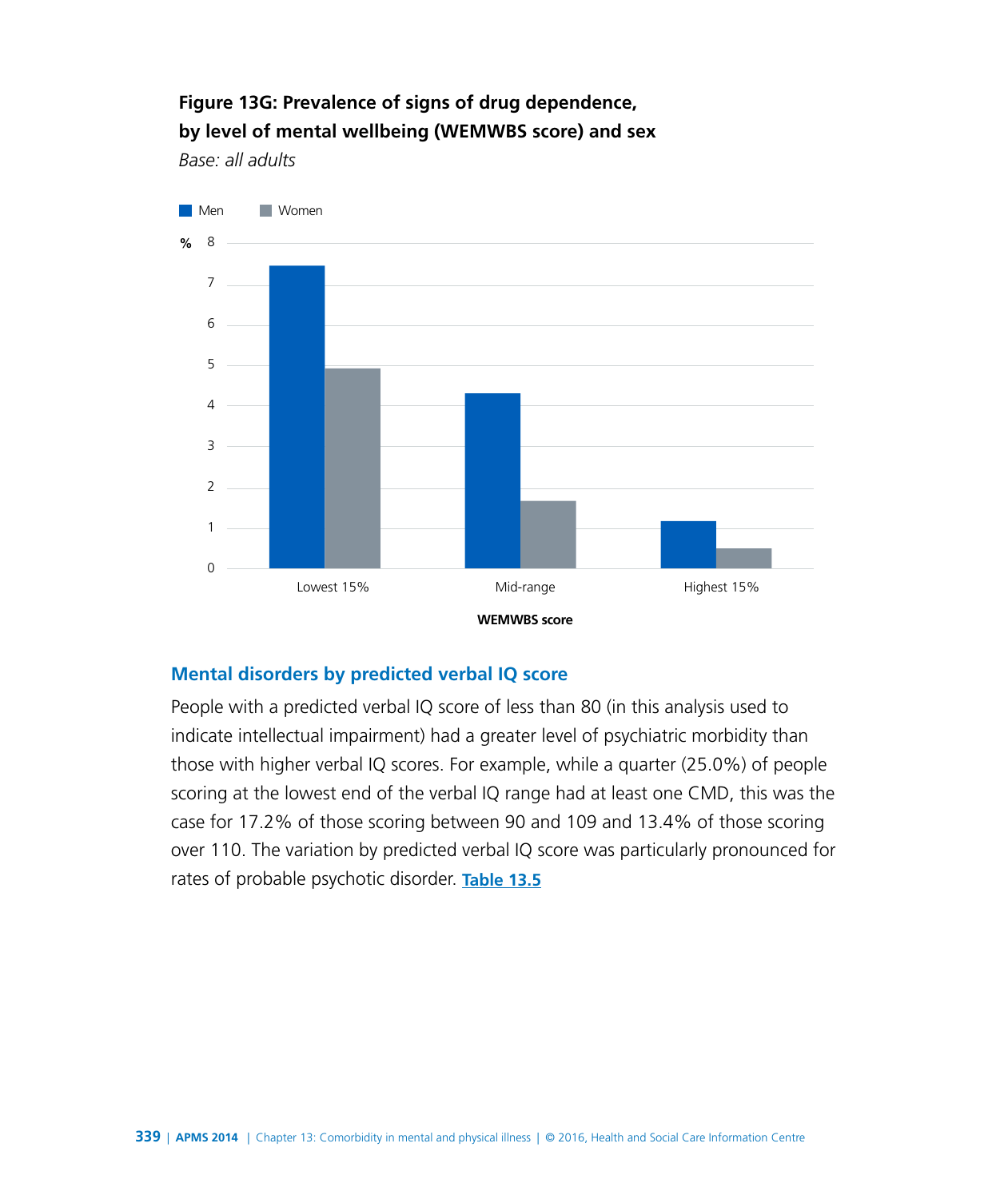### **Figure 13H: Prevalence of probable psychotic disorder, by predicted verbal IQ score (based on the NART) and sex**

*Base: all adults*



# **13.4 Discussion**

While the strong associations between general physical and mental health are well established, this chapter presents data on the links between different types of mental disorders by different types of chronic physical conditions. This is key for understanding how pervasive the links between physical and mental illnesses are, and for which specific mental and physical conditions the associations are strongest. Previous analyses have tended to examine comorbidity between physical conditions and a measure of general 'psychological distress' (using, for example, the General Health Questionnaire), or have focused on psychiatric comorbidity with just one type of physical condition, for example, diabetes (Das-Munshi et al. 2007; Balhara 2011) or epilepsy (Rai et al. 2012).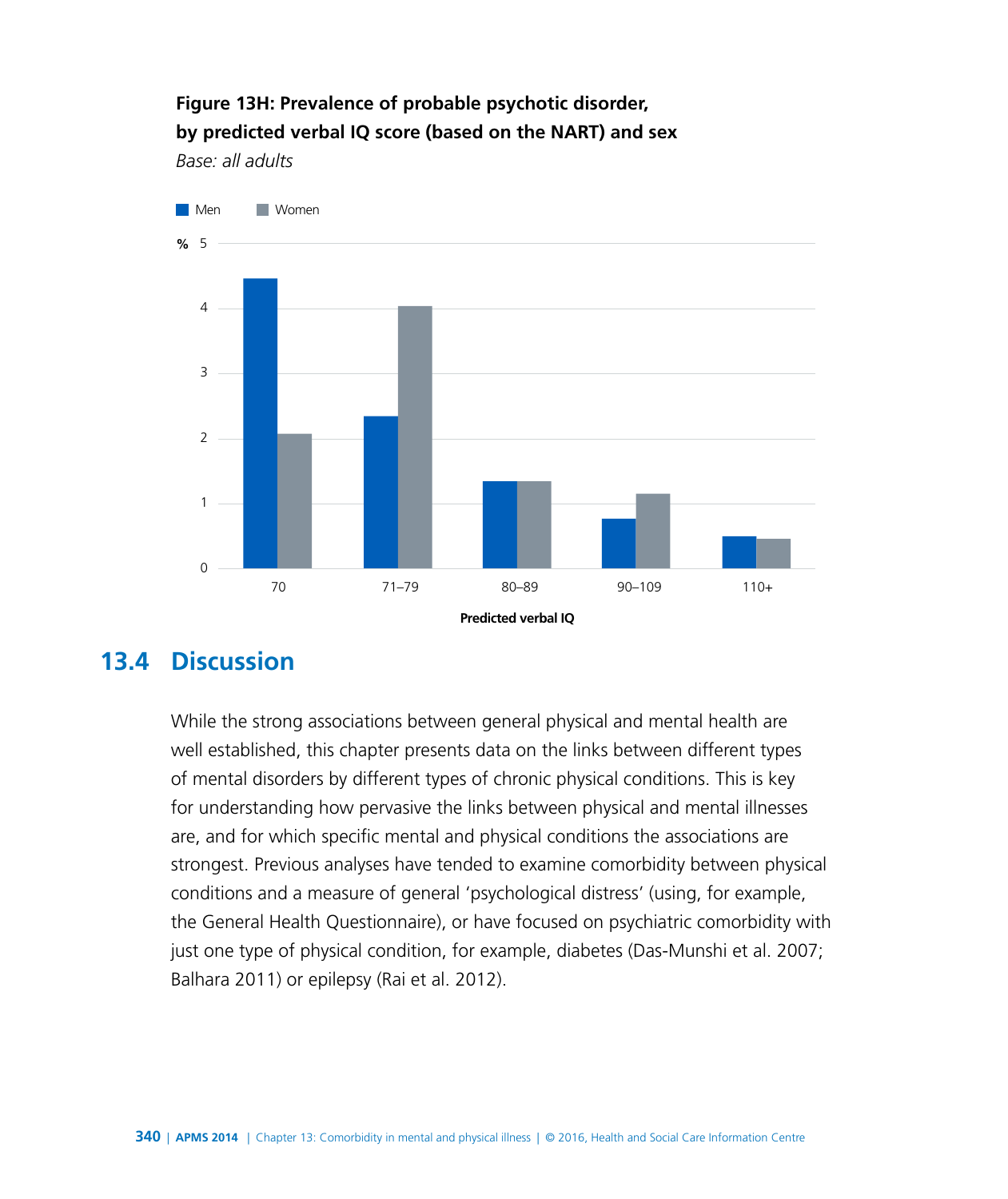Having a chronic physical condition is common. Over a quarter of participants reported the diagnosed presence of at least one of the five chronic conditions examined, in the last 12 months. As reported in Chapter 2, around one person in six has a depressive or an anxiety disorder, with a wide range of other less common disorders present to varying degrees. People with CMD were much more likely than those who did not to have a chronic physical condition. For example, those with severe symptoms of CMD (as represented by a CIS-R score of 18 or more) were twice as likely to have asthma as those with no or few symptoms (CIS-R score 0–5); 14.5% compared with 7.2%. This pattern was true for each of the chronic physical conditions considered, and was evident both for women and men.

Both asthma and high blood pressure were associated with a wide range of different mental disorders, including depression, anxiety disorders (such as GAD and phobias), CMD Not Otherwise Specified (NOS), and PTSD. Asthma and high blood pressure were the most common chronic physical conditions examined; the larger sample size for these conditions meant that statistically significant differences were more likely to be detectable. Cancer and diabetes were also strongly associated with CMD-NOS, but the higher rates of most other mental disorders tended not to be statistically significant for these physical conditions. On average, people classified with CMD-NOS have a lower mean CIS-R score than people classified with the other specific CMDs (see Chapter 3: Treatment).

It may feel counterintuitive that problematic use of alcohol in the past year and signs of drug dependence were not associated with presence of a chronic physical condition, given that, for example, sustained misuse of alcohol is a known physiological risk factor for the onset of chronic conditions such as certain cancers (Danaei et al. 2005) and type 2 diabetes (Baliunas et al. 2009). However, it has been noted that onset of poor physical health can prompt subsequent reductions in alcohol intake (Fillmore et al. 2007). APMS tends to collect data on current or recent health, rather than collecting data on health across the life-course. While a strength of the APMS series is its coverage of a range of types of physical and mental conditions, limitations include its relatively small sample for the examination of comorbidity between low prevalence conditions, as well as the fact that the data are not longitudinal. Cross-sectional data is not suitable for examining causal relationships.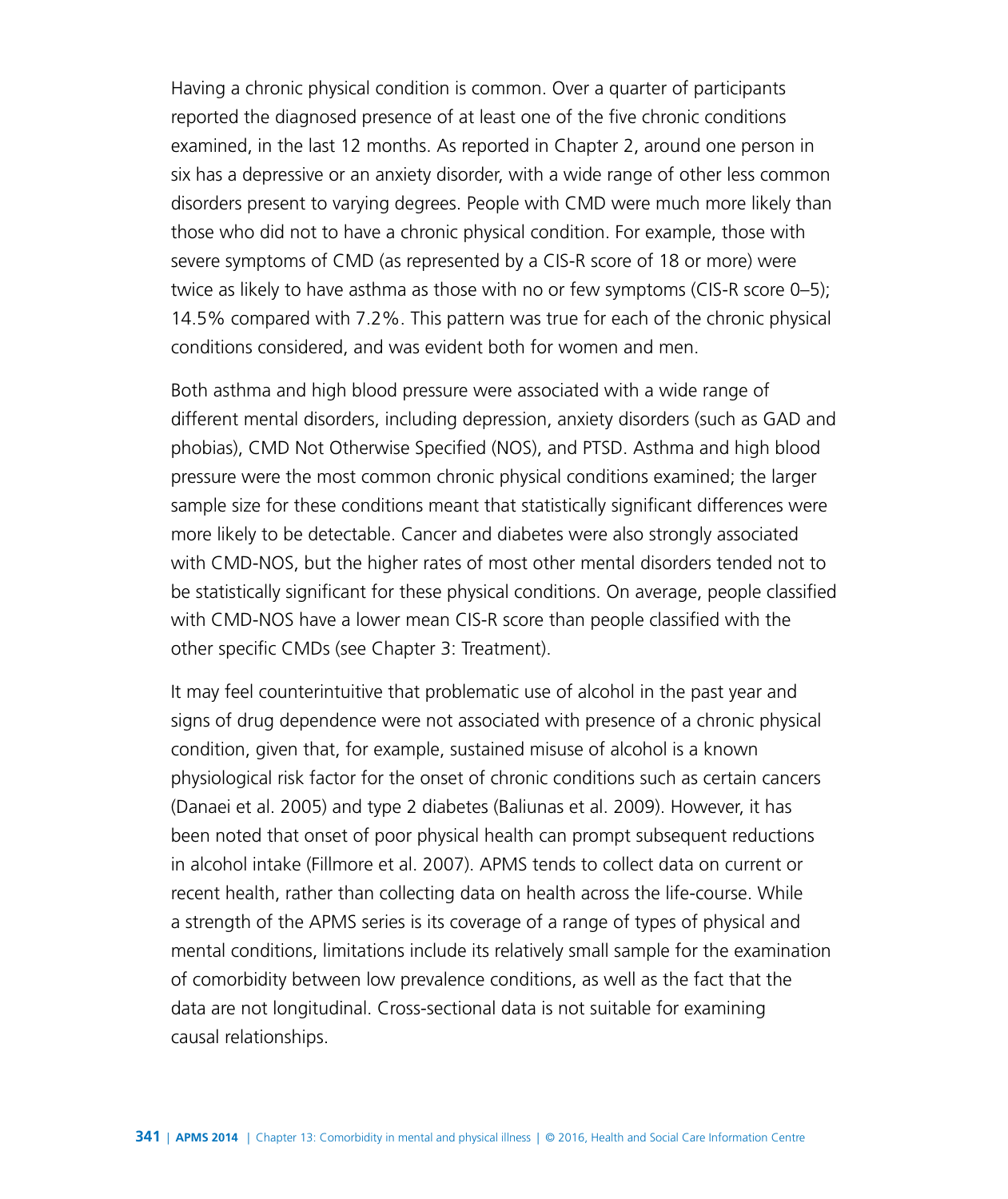The survey data confirm the established relationship between lower IQ and common and severe mental illness. This is an important finding that points towards the need for further diagnostic and treatment support for this population group, who more often than not do not fit within rigid service eligibility criteria.

APMS 2014 was the first time in the survey series that a validated measure of mental wellbeing, the WEMWBS, was included. The findings presented in this chapter show the very strong associations there are between low mental wellbeing and having a chronic physical condition, as well as between low mental wellbeing and every different type of mental disorder examined. The data in this chapter lend strong support for calls for greater integration of treatment and services for mental and physical conditions, given the increased likelihood that patients for one type of condition may also be likely to benefit from treatment for another.

# **13.5 Tables**

| Table 13.1 | Chronic physical health conditions, by CIS-R score and sex                   |
|------------|------------------------------------------------------------------------------|
| Table 13.2 | Chronic physical health conditions, by mental wellbeing and sex              |
| Table 13.3 | Common and severe mental disorders, by chronic physical health<br>conditions |
| Table 13.4 | Common and severe mental disorders, by mental wellbeing and sex              |
| Table 13.5 | Common and severe mental disorders, by predicted verbal IQ and sex           |

# **13.6 References**

Abdulrahim D (2001) *Substance misuse and mental health comorbidity (dual diagnosis).* The Health Advisory Service, London.

American Psychiatric Association (1994) *Diagnostic and Statistical Manual of Mental Disorders. DSM-IV-TR 4th*. American Psychiatric Association: Washington (DC).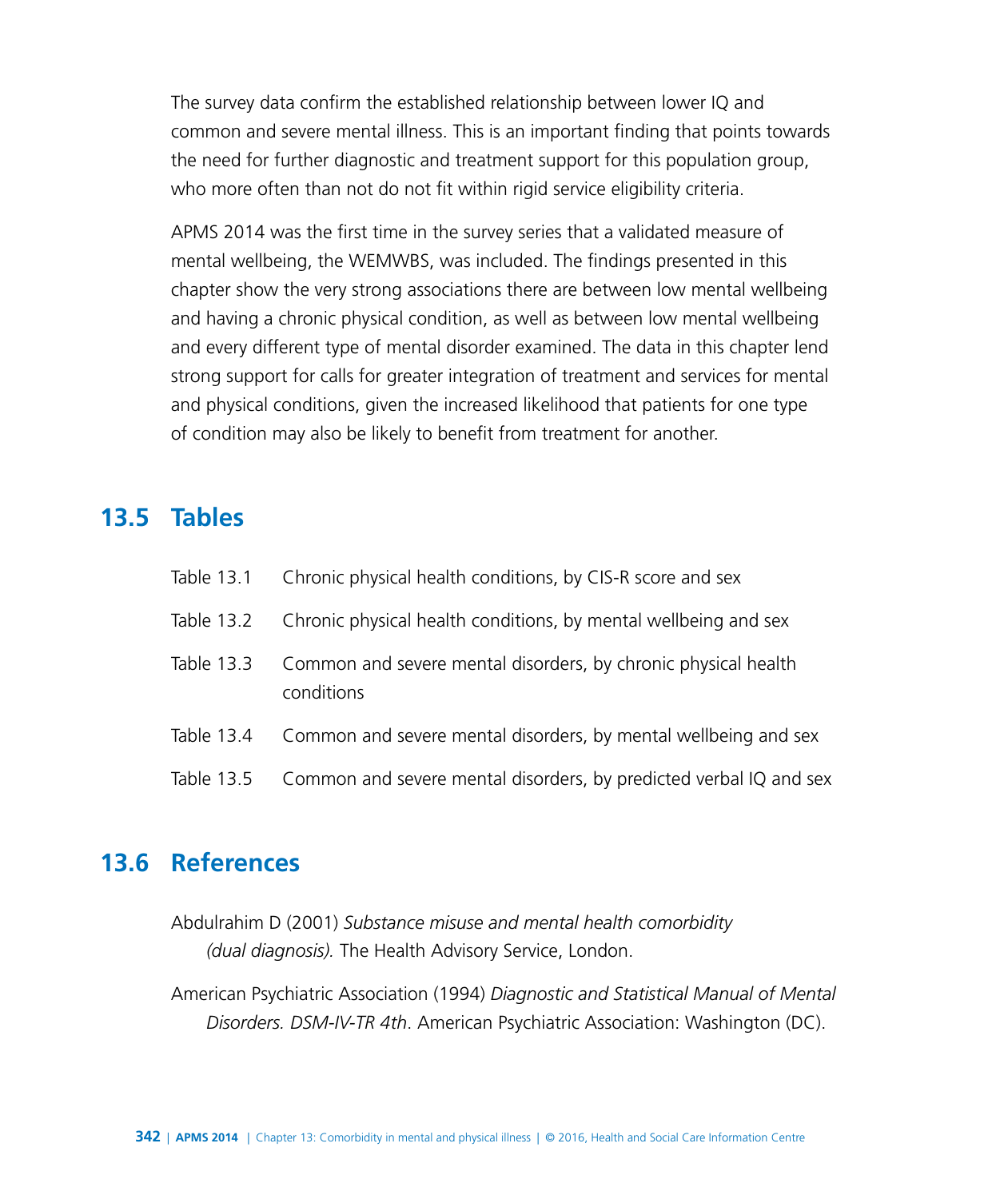- Andrews G, Slade T and Issakidis C. Deconstructing current comorbidity: data from the Australian National Survey of Mental Health and Well-Being. *British Journal of Psychiatry*, 2002; 181: 306–314.
- Balhara YPS. Diabetes and Psychiatric disorders. *Indian J Endocrinol Metab*, 2011; 15(4): 274–283.
- Baliunas DO, Taylor BJ, Irving H, et al. Alcohol as a Risk Factor for Type 2 Diabetes: A systematic review and meta-analysis. *Diabetes Care*, 2009; 32(11): 2123–2132.
- Blanchard EB, Jones-Alexander J, Buckley TC, Forneris CA. Psychometric properties of the PTSD checklist (PCL). *Behaviour Research and Therapy*, 1996; 34: 669–673.
- Chanfreau J, Lloyd C, Byron C, et al. (2012) *Predicting Wellbeing*. London: Department of Health.
- Chang C-K, Hayes RD, Perera G, Broadbent MTM, Fernandes AC, Lee WE, et al. Life Expectancy at Birth for People with Serious Mental Illness and Other Major Disorders from a Secondary Mental Health Care Case Register in London. *PLoS ONE*, 2011; 6(5).
- Compton WM, Thomas YF, Stinson FS, Grant BF. Prevalence, correlates, disability and comorbidity of DSM-IV drug abuse and dependence in the United States. *Archives of General Psychiatry*, 2007; 64: 566–576.
- Danaei G, Vander Hoorn S, Lopez AD, Murray CJL, Ezzati M. Causes of cancer in the world: comparative risk assessment of the nine behavioural and environmental risk factors, *The Lancet*, 2005; 366(9499): 1784–1793.
- Das-Munshi J, Stewart R, Ismail K, Bebbington P, Jenkins R, Prince MJ. Diabetes, common mental disorders, and disability: findings from the UK National Psychiatric Morbidity Survey. *Psychosom Med*, 2007; 69(6): 543–50.
- Davies S (ed) (2014) *Annual Report of the Chief Medical Officer 2013: Public Mental Health Priorities – Investing in the Evidence*. [www.gov.uk/government/uploads/](https://www.gov.uk/government/uploads/system/uploads/attachment_data/file/413196/CMO_web_doc.pdf) [system/uploads/attachment\\_data/file/413196/CMO\\_web\\_doc.pdf](https://www.gov.uk/government/uploads/system/uploads/attachment_data/file/413196/CMO_web_doc.pdf)
- Department of Health (2011) *No Health Without Mental Health.* [www.gov.uk/](https://www.gov.uk/government/publications/the-mental-health-strategy-for-england) [government/publications/the-mental-health-strategy-for-england](https://www.gov.uk/government/publications/the-mental-health-strategy-for-england)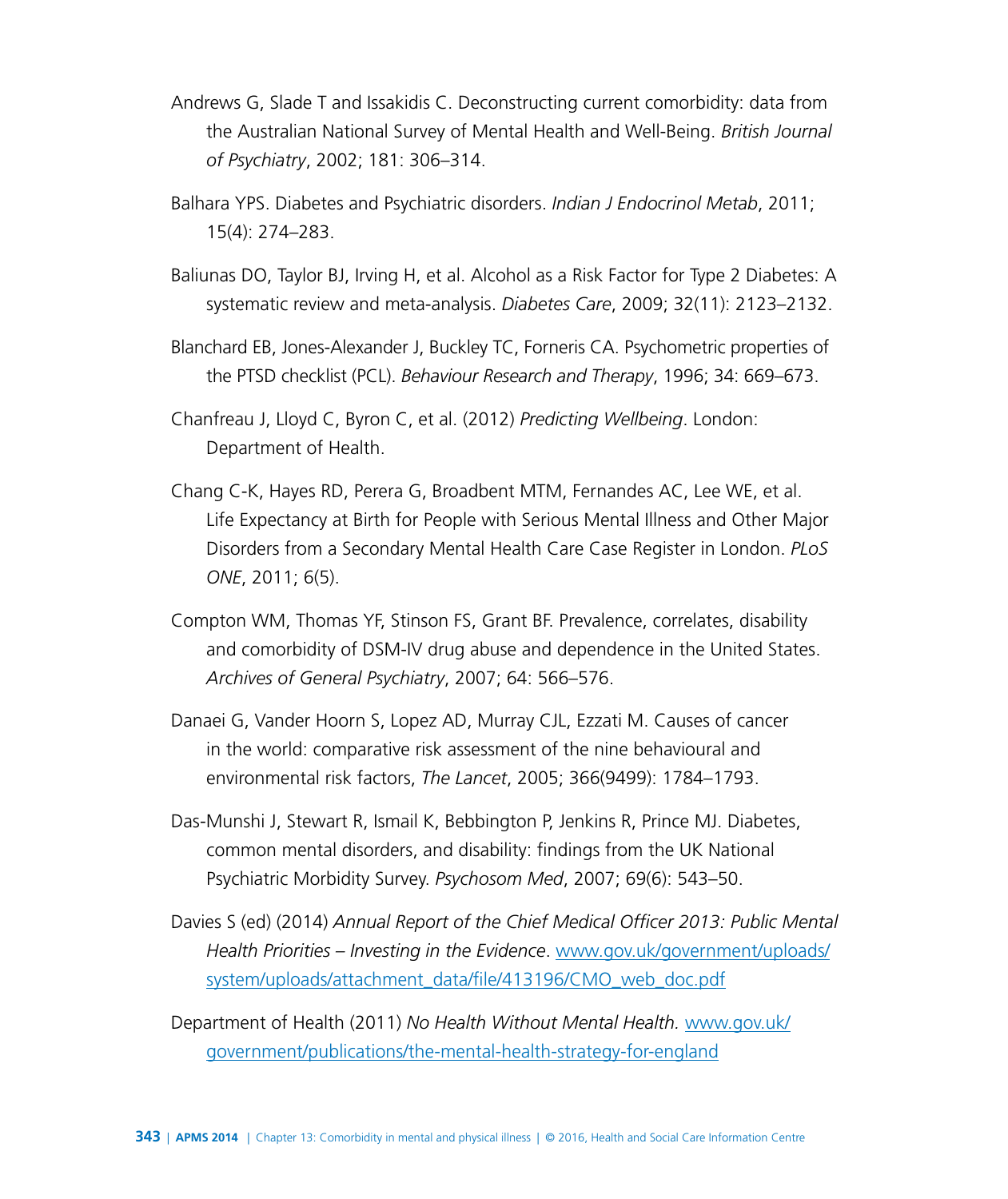- Department of Health (2012). *[Long-term conditions compendium of Information:](http://www.dh.gov.uk/en/Publicationsandstatistics/Publications/PublicationsPolicyAndGuidance/DH_134487)  [3rd edition](http://www.dh.gov.uk/en/Publicationsandstatistics/Publications/PublicationsPolicyAndGuidance/DH_134487)*. [www.gov.uk/government/publications/long-term-conditions](https://www.gov.uk/government/publications/long-term-conditions-compendium-of-information-third-edition)[compendium-of-information-third-edition](https://www.gov.uk/government/publications/long-term-conditions-compendium-of-information-third-edition)
- Doll, Beth. The dual-factor model of mental health in youth. *School Psychology Review*, 2008; 69.
- Egede LE. Major depression in individuals with chronic medical disorders: Prevalence, correlates and association with health resource utilization, lost productivity and functional disability*. Gen Hosp Psychiatry*, 2007; 29: 409–416.
- ESEMeD. 12-month comorbidity patterns and associated factors in Europe: results from the European Study of the Epidemiology of Mental Disorders (ESEMeD) project. *Acta Psychiatrica Scandinavica*, 2004; 109: 28–37*.*
- Fillmore KM, Stockwell T, Chikritzhs T, Bostrom A, Kerr W. Moderate alcohol use and reduced mortality risk: systematic error in prospective studies and new hypotheses*. Annals of Epidemiology*, 2007; 17(5): 16–23.
- First MB, Gibbon M, Spitzer RL, William JBW and Benjamin L (1997) *Structured Clinical Interview for DSM – IV Axis II Personality Disorders,* American Psychiatric Press: Washington.
- Grant BF, Hasin DS, Stinson FS, Dawson DA, Ruan WJ, Goldstein RB, et al. Prevalence, correlates, co-morbidity, and comparative disability of DSM-IV generalized anxiety disorder: results from the National Epidemiologic Survey on alcohol and related condition. *Psychological Medicine*, 2005; 35: 1747–1759.
- Hesse M, Moran P. Screening for personality disorder with the Standardised Assessment of Personality: Abbreviated Scale (SAPAS): further evidence of concurrent validity. *BMC Psychiatry*, 2010; 10: 10.
- Hirschfeld RM, Williams JB, Spitzer RL, et al. Development and validation of a screening instrument for bipolar spectrum disorder: the Mood Disorder Questionnaire. *American Journal of Psychiatry*, 2000; 157(11): 1873–5.
- Hoang U, Goldacre MJ, Stewart R. Avoidable mortality in people with schizophrenia or bipolar disorder in England. *Acta Psychiatrica Scandinavica*, 2013; 127: 195–201.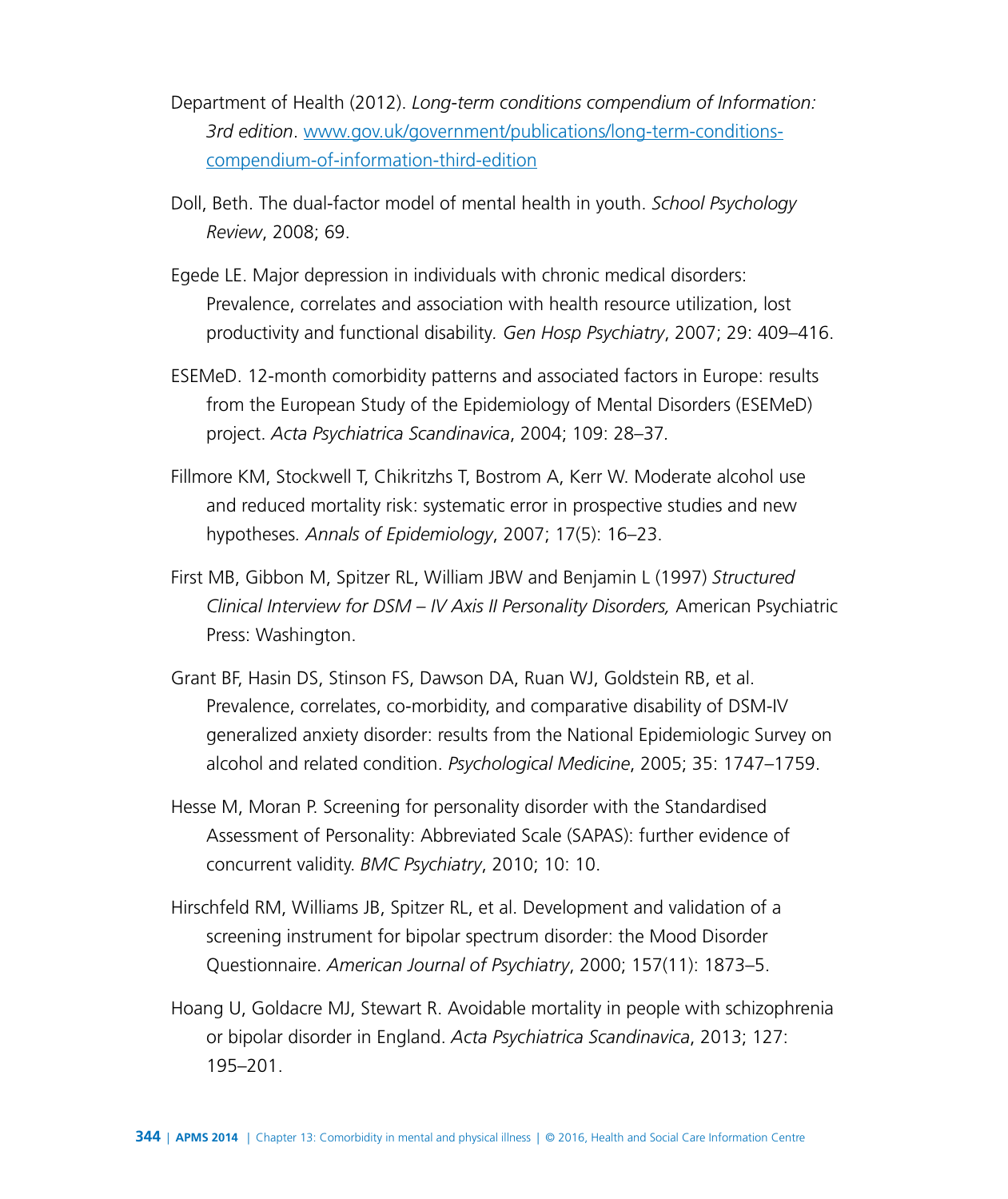- Kessler RC, Nelson CB, McGonagle KA, Liu J, Swartz M, Blazer DG. Comorbidity of DSM-III-R major depressive disorder in the general population: Results from the US National Comorbidity Study. *Br J Psychiatry*, 1996; 168(30): 17–30.
- Kessler R, Chiu WT, Demler O, Walters E. Prevalence, severity and comorbidity of 12-month DSM-IV disorders in the National Comorbidity Survey Replication. *Archives of General Psychiatry*, 2005; 62: 617–627.
- Krueger RF and Markon KE. Reinterpreting comorbidity: A model based approach to understanding and classifying psychopathology. *Annual Review of Clinical Psychology*, 2006; 2: 111–133.
- Lenzenweger MF, Lane MC, Loranger AW, Kessler RC. DSM-IV personality disorders in the national comorbidity survey replication. *Biological Psychiatry*, 2006; 62: 553–564.
- Lewis G, Pelosi AJ, Araya R, Dunn G. Measuring psychiatric disorder in the community; a standardised assessment for use by lay interviewers. *Psychological Medicine*, 1992; 22: 465–486.
- Malgady RG, Rogler LH, Tryon WW. Issues of validity in the Diagnostic Interview Schedule. *Journal of Psychiatric Research*, 1992; 26: 59–67.
- Naylor C, Parsonage M, McDaid D, Knapp M, Fossey M, Galea A (2012) *Long term conditions and mental health: the cost of comorbidity*. The Kings Fund and Centre for Mental Health. [www.kingsfund.org.uk/sites/files/kf/field/field\\_](http://www.kingsfund.org.uk/sites/files/kf/field/field_publication_file/long-term-conditions-mental-health-cost-comorbidities-naylor-feb12.pdf) [publication\\_file/long-term-conditions-mental-health-cost-comorbidities-naylor](http://www.kingsfund.org.uk/sites/files/kf/field/field_publication_file/long-term-conditions-mental-health-cost-comorbidities-naylor-feb12.pdf)[feb12.pdf](http://www.kingsfund.org.uk/sites/files/kf/field/field_publication_file/long-term-conditions-mental-health-cost-comorbidities-naylor-feb12.pdf)
- Rai D, Kerr MP, McManus S, Jordanova V, Lewis G, TS Brugha. Epilepsy and psychiatric comorbidity: a nationally representative population-based study. *Epilepsia*, 2012: 1–9.
- Saunders JB, Aasland OG, Babor TF, Dela Fuente JR, Grant M. Development of the Alcohol Use Disorders Identification Test (AUDIT): WHO collaborative project on early detection of persons with harmful alcohol consumption, part II. *Addiction*, 1993; 88: 791–804.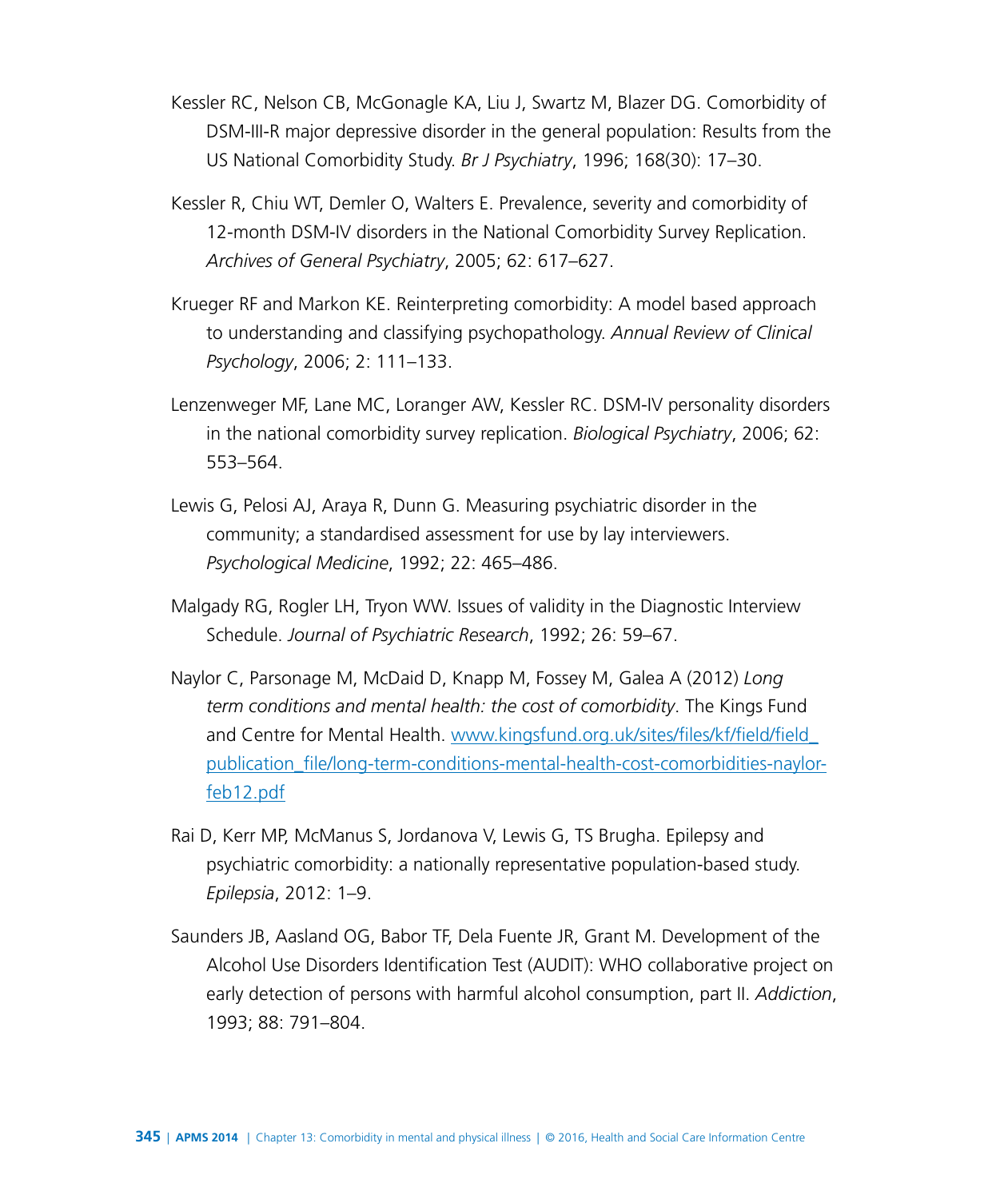Slade T, Watson D. The structure of common DSM-IV and ICD-10 mental disorders in the Australian general population. *Psychological Medicine*, 2006; 36: 1593–1600.

- Social Care, Local Government and Care Partnership Directorate (2014) *Closing the Gap: priorities for essential change in mental health.* Department of Health. London. [www.gov.uk/government/uploads/system/uploads/attachment\\_data/](https://www.gov.uk/government/uploads/system/uploads/attachment_data/file/281250/Closing_the_gap_V2_-_17_Feb_2014.pdf) file/281250/Closing the gap  $V2 - 17$  Feb 2014.pdf
- Stewart-Brown SL, Platt S, Tennant A, Maheswaran H, Parkinson J, Weich S, Clarke A. The Warwick-Edinburgh Mental Well-being Scale (WEMWBS): a valid and reliable tool for measuring mental well-being in diverse populations and projects*. Journal of Epidemiology and Community Health*, 2011; 65(2): 38–39.
- Weich S, Brugha T, King M, McManus S, Bebbington P, Jenkins R, Cooper C, McBride O, Stewart-Brown S. Mental well-being and mental illness: findings from the Adult Psychiatric Morbidity Survey for England 2007. *British Journal of Psychiatry*, 2011; 199(1): 23–28.
- World Health Organisation (1992) *The ICD-10 Classification of Mental and Behavioural Disorders: Clinical descriptions and diagnostic guidelines,*  WHO: Geneva.
- World Health Organisation, (1999) *SCAN Schedules for Clinical Assessment in Neuropsychiatry Version 2.1*, World Health Organisation: Geneva.
- World Health Organisation (2001) 'Chapter 2: Burden of mental and behavioural disorders' in *The World Health Report 2001-Mental Health: New Understanding, New Hope.* The World Health Organisation, Switzerland.
- World Health Organization (2003) *Adult ADHD Self-Report Scale-V1.1 (ASRS-V1.1) Screen. WHO Composite International Diagnostic Interview*. WHO, Geneva.